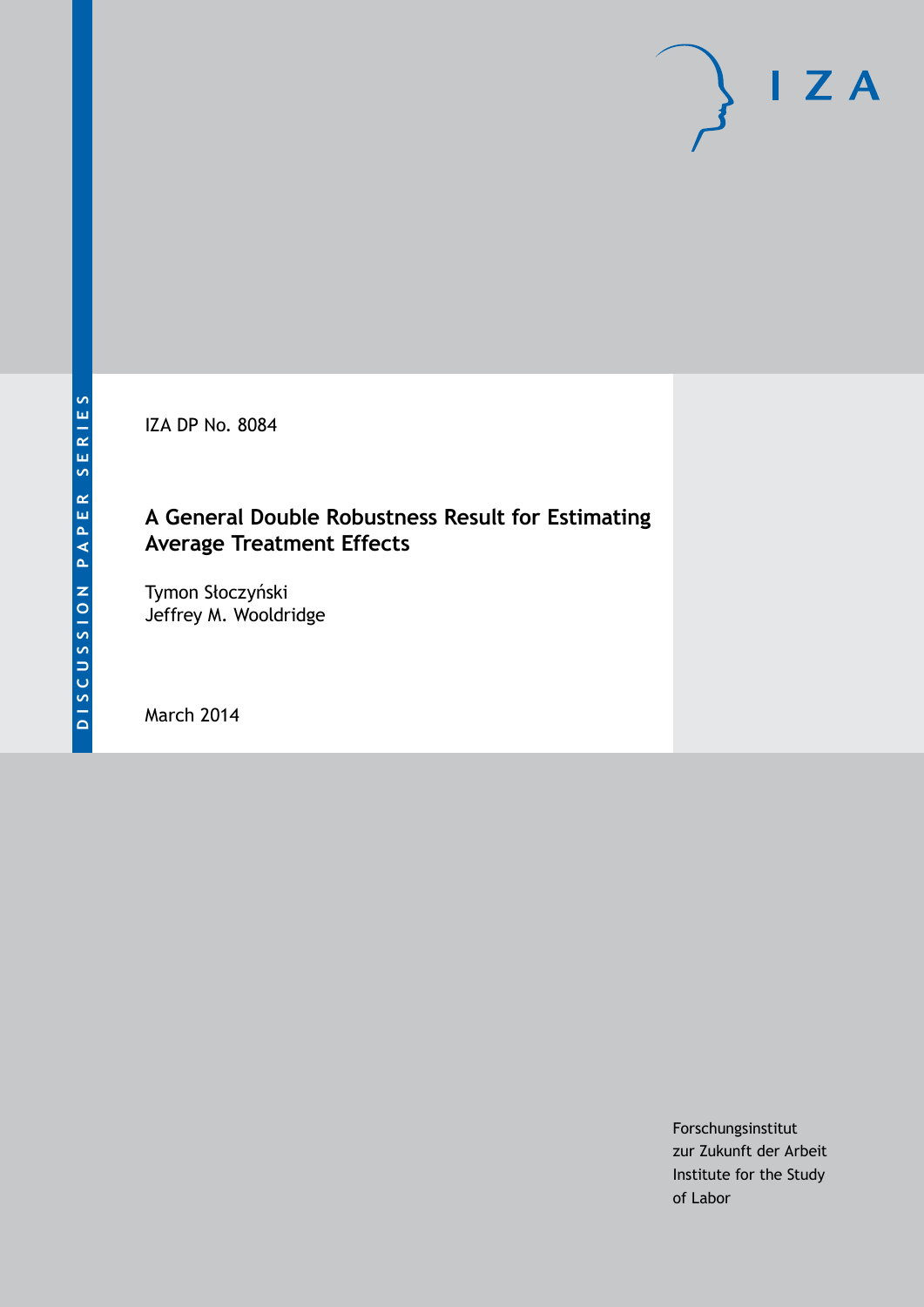# **A General Double Robustness Result for Estimating Average Treatment Effects**

### **Tymon Słoczyński**

*Michigan State University, Warsaw School of Economics and IZA*

#### **Jeffrey M. Wooldridge**

*Michigan State University and IZA*

Discussion Paper No. 8084 March 2014

IZA

P.O. Box 7240 53072 Bonn Germany

Phone: +49-228-3894-0 Fax: +49-228-3894-180 E-mail: [iza@iza.org](mailto:iza@iza.org)

Any opinions expressed here are those of the author(s) and not those of IZA. Research published in this series may include views on policy, but the institute itself takes no institutional policy positions. The IZA research network is committed to the IZA Guiding Principles of Research Integrity.

The Institute for the Study of Labor (IZA) in Bonn is a local and virtual international research center and a place of communication between science, politics and business. IZA is an independent nonprofit organization supported by Deutsche Post Foundation. The center is associated with the University of Bonn and offers a stimulating research environment through its international network, workshops and conferences, data service, project support, research visits and doctoral program. IZA engages in (i) original and internationally competitive research in all fields of labor economics, (ii) development of policy concepts, and (iii) dissemination of research results and concepts to the interested public.

<span id="page-1-0"></span>IZA Discussion Papers often represent preliminary work and are circulated to encourage discussion. Citation of such a paper should account for its provisional character. A revised version may be available directly from the author.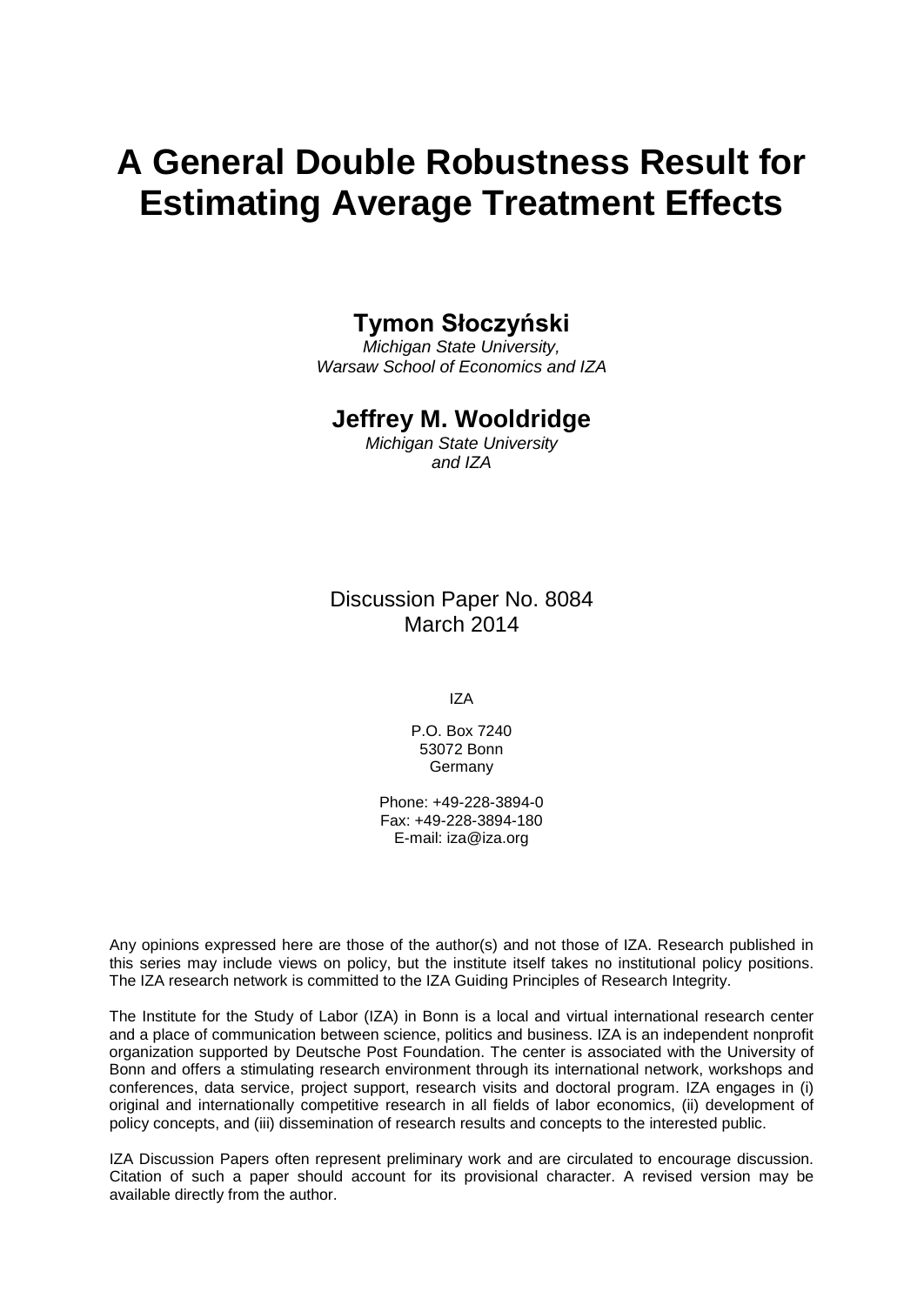IZA Discussion Paper No. 8084 March 2014

# **ABSTRACT**

# **A General Double Robustness Result for Estimating Average Treatment Effects[\\*](#page-1-0)**

In this paper we study doubly robust estimators of various average treatment effects under unconfoundedness. We unify and extend much of the recent literature by providing a very general identification result which covers binary and multi-valued treatments; unnormalized and normalized weighting; and both inverse-probability weighted (IPW) and doubly robust estimators. We also allow for subpopulation-specific average treatment effects where subpopulations can be based on covariate values in an arbitrary way. Similar to Wooldridge (2007), we then discuss estimation of the conditional mean using quasi-log likelihoods (QLL) from the linear exponential family.

JEL Classification: C13, C21, C31, C51

Keywords: double robustness, inverse-probability weighting (IPW), multi-valued treatments, quasi-maximum likelihood estimation (QMLE), treatment effects

Corresponding author:

Jeffrey M. Wooldridge Department of Economics Michigan State University East Lansing, MI 48824 USA E-mail: [wooldri1@msu.edu](mailto:wooldri1@msu.edu)

Tymon Słoczyński gratefully acknowledges a START scholarship from the Foundation for Polish Science (FNP).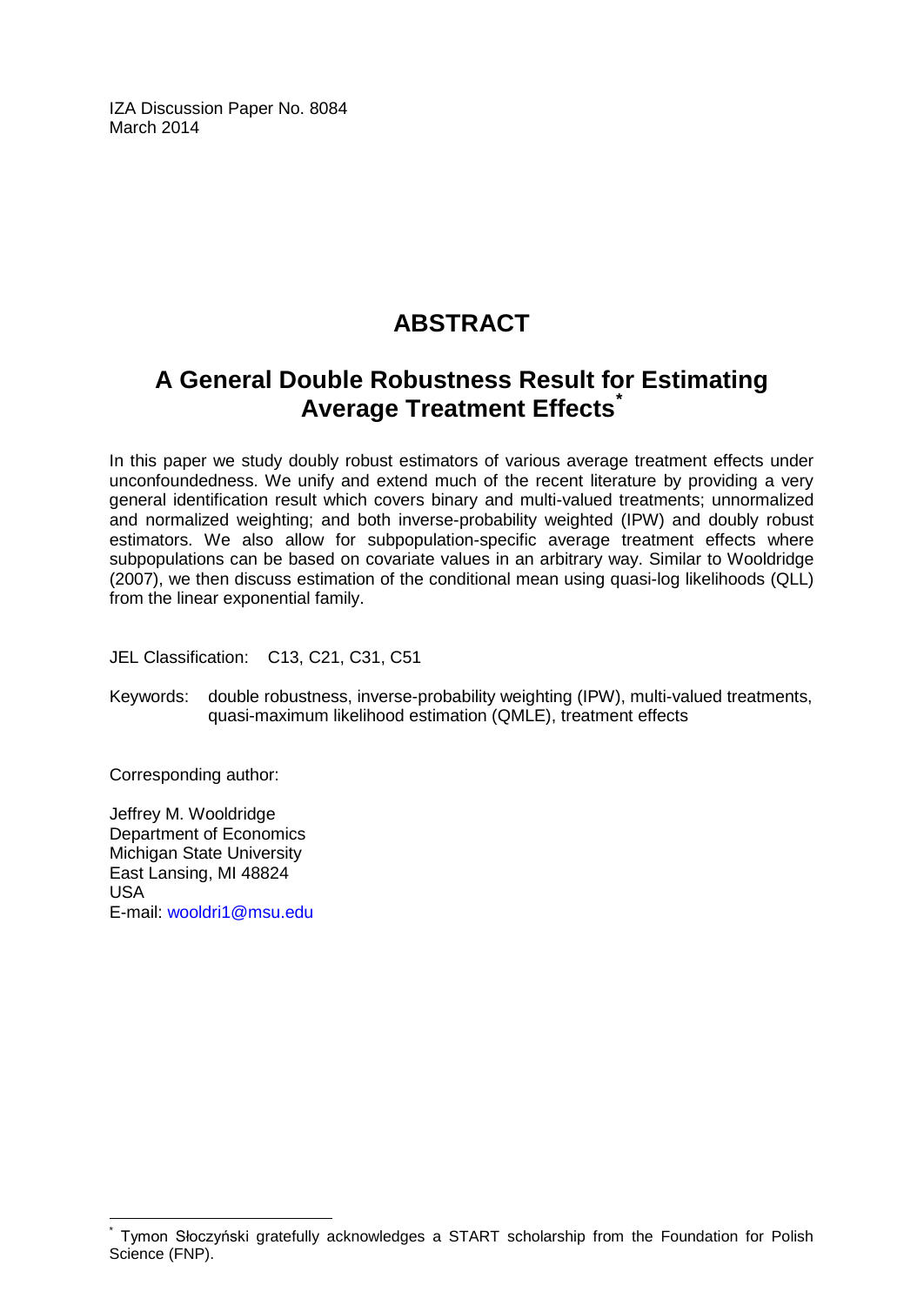# 1 Introduction

In causal inference settings, doubly robust estimators involve models for both the propensity score and the conditional mean of the outcome, and remain consistent if one of these models (but not both) is misspecified. Augmented inverse-probability weighting (AIPW), the standard doubly robust estimator, was introduced in the missing data literature by [Robins et al.](#page-21-0) [\(1994\)](#page-21-0). Its robustness to misspecification was demonstrated in later work by [Scharfstein et al.](#page-21-1) [\(1999\)](#page-21-1), and the term "doubly robust" (or "doubly protected") was introduced by [Robins et al.](#page-21-2) [\(2000\)](#page-21-2). This class of estimators continues to be an important topic of research in statistics, both in causal inference and in missing data settings, with recent contributions by [Bang and](#page-20-0) [Robins](#page-20-0) [\(2005\)](#page-20-0), [Tan](#page-21-3) [\(2006\)](#page-21-3), [Kang and Schafer](#page-21-4) [\(2007\)](#page-21-4), [Cao et al.](#page-20-1) [\(2009\)](#page-20-1), [Tan](#page-22-0) [\(2010\)](#page-22-0), [Rotnitzky et al.](#page-21-5) [\(2012\)](#page-21-5), and others.

In recent years, there has also been substantive interest in doubly robust estimators in the econometric literature. [Wooldridge](#page-22-1) [\(2007\)](#page-22-1) has developed a general framework for missing data problems and studied doubly robust estimators of the average treatment effect (ATE), including inverse-probability weighted QML estimators with logistic and exponential mean functions. [Kaiser](#page-21-6) [\(2013\)](#page-21-6) has extended this contribution to decomposition problems and estimating the average treatment effect on the treated (ATT). [Cattaneo](#page-20-2) [\(2010\)](#page-20-2), [Uysal](#page-22-2) [\(2012\)](#page-22-2), and [Farrell](#page-20-3) [\(2013\)](#page-20-3) have considered multi-valued treatment effects, with [Uysal](#page-22-2) [\(2012\)](#page-22-2) studying parametric doubly robust estimators and [Cattaneo](#page-20-2) [\(2010\)](#page-20-2) and [Farrell](#page-20-3) [\(2013\)](#page-20-3) developing (efficient) semipara-metric methods.<sup>[1](#page--1-0)</sup> Other recent papers include [Kline](#page-21-7) [\(2011\)](#page-21-7), [Graham et al.](#page-20-4) [\(2012\)](#page-20-4), and [Rothe and Firpo](#page-21-8) [\(2013\)](#page-21-8).

<sup>&</sup>lt;sup>1</sup>More generally, [Farrell](#page-20-3) [\(2013\)](#page-20-3) has considered post model selection inference on various average treatment effects of interest when the number of covariates can exceed the number of observations. In this context double robustness allows for accurate coverage even if the outcome model or the propensity score model (but not both) is not sparse.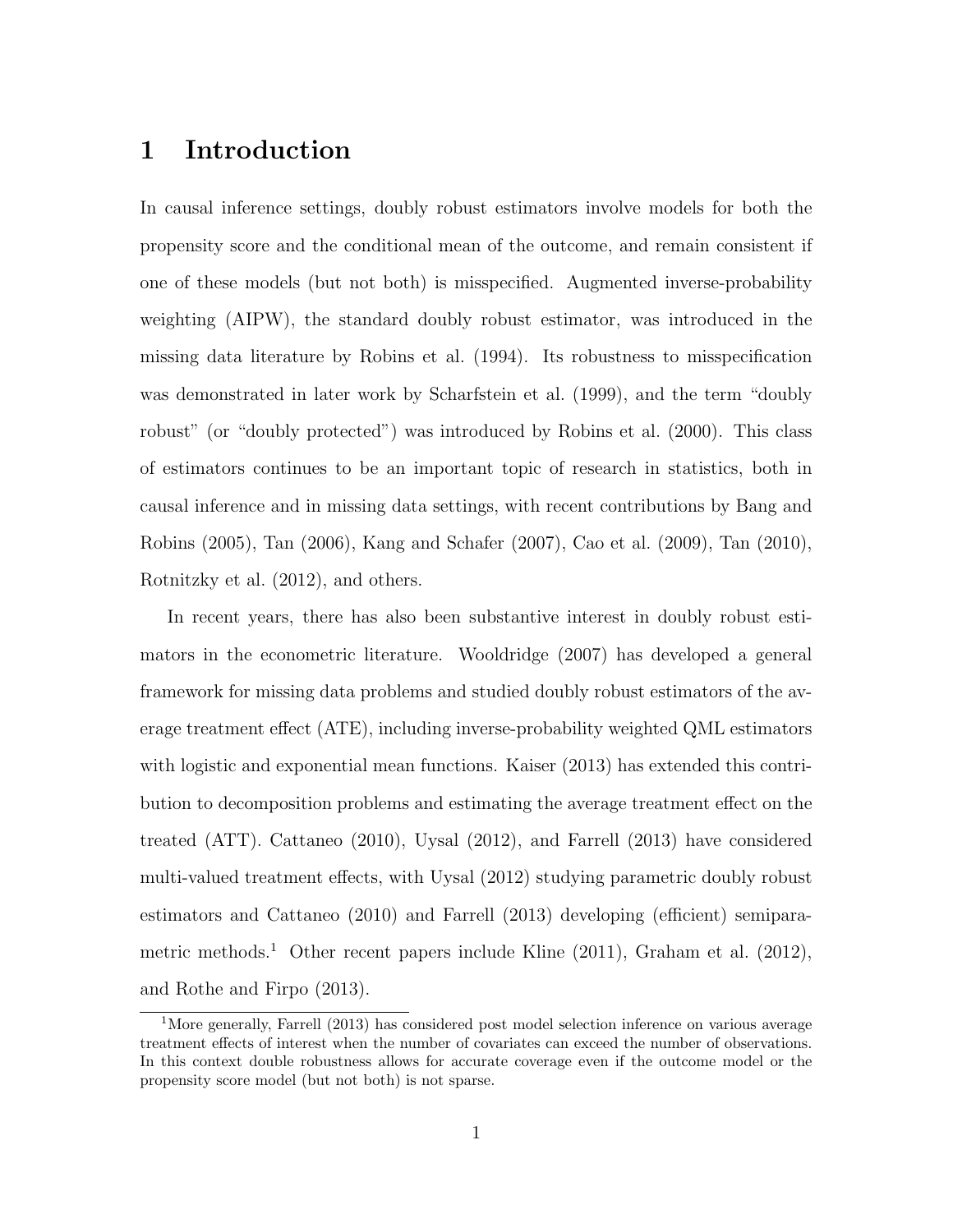In this paper, we unify and extend some of this recent literature on doubly robust estimators by providing a very general identification result which accounts for the majority of interesting problems. We cover both binary and multi-valued treatments; the average treatment effect, the average treatment effect on the treated, and average treatment effects for other subpopulations of interest; unnormalized and normalized weighting; and linear, logistic, and exponential mean functions. Inverse-probability weighting (IPW) is also easily shown to be a special case within our approach. As far as we know, this is the first paper to consider all these problems jointly and provide such a general identification result. Moreover, unlike in the majority of these recent studies, our parameters of interest are defined as a solution to a population optimization problem, and not to a moment condition. Our approach also carefully explains the anatomy of double robustness in a very general setting.

The remainder of the paper is organized as follows. In Section [2,](#page-4-0) we introduce notation as well as main assumptions and estimands. In Section [3,](#page-6-0) we present our identification results and discuss several special cases within this approach. In Section [4,](#page-14-0) we discuss estimation. Finally, we summarize our main findings in Section [5.](#page-19-0)

### <span id="page-4-0"></span>2 Parameters of Interest and Assumptions

We assume some treatment to take on  $G + 1$  different values, labeled  $\{0, 1, 2, \ldots, G\}$ . For a given population, let W represent the treatment assignment. Typically,  $W = 0$ represents the absence of treatment, but this is not important for what follows. The leading case is  $G = 1$ , and then  $W = 0$  denotes control and  $W = 1$  denotes treatment.

For each level of treatment, g, we assume counterfactual outcomes,  $Y_g$ ,  $g \in$  $\{0, 1, 2, \ldots, G\}$ . Most of the common treatment effects are defined in terms of the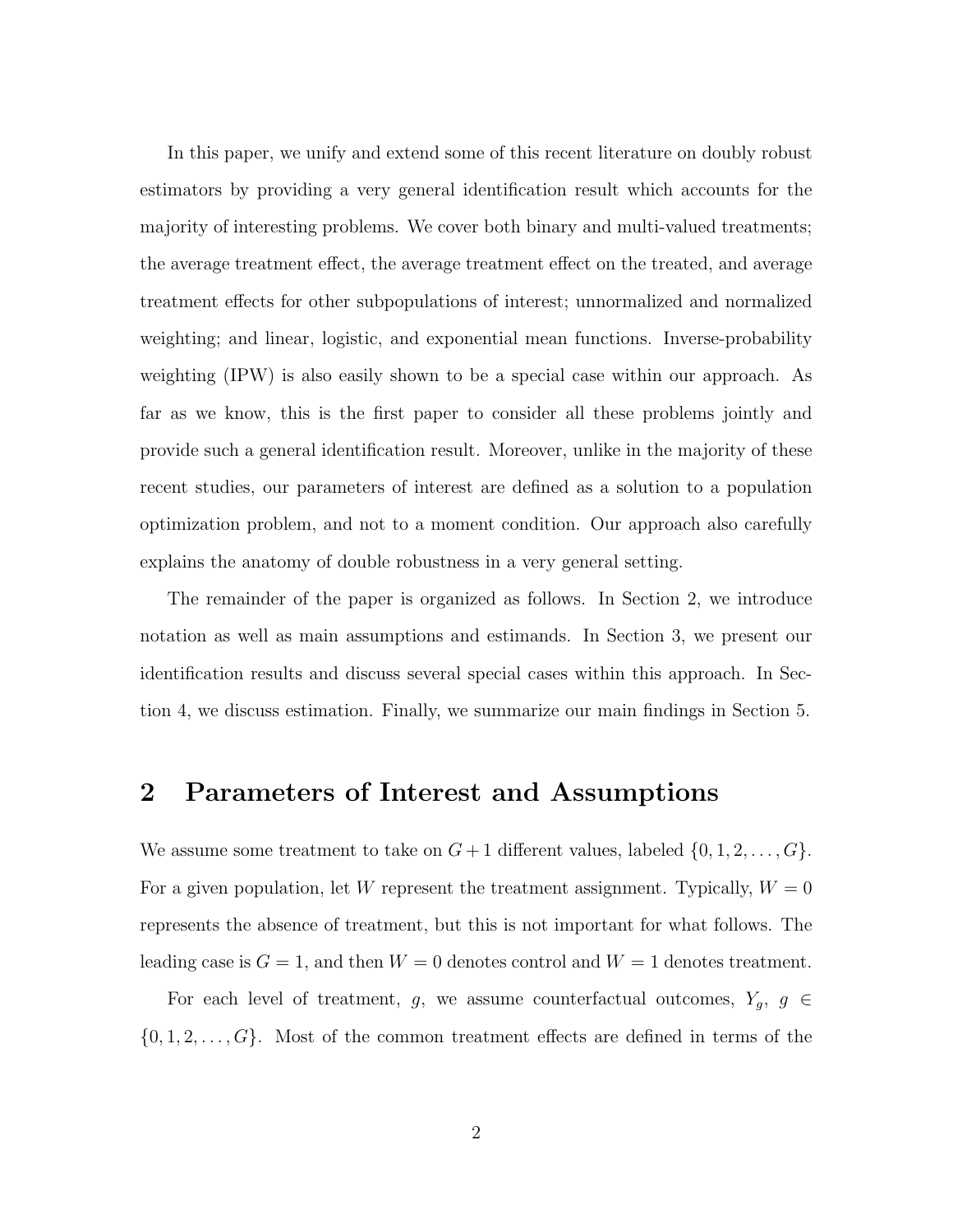mean values of the  $Y_g$ . For example, let

$$
\mu_g = \mathbb{E}(Y_g), \ g = 0, 1, 2, \dots, G \tag{1}
$$

denote the mean values of the counterfactual outcomes across the entire population. Assuming  $q = 0$  to be the control, the average treatment effect of treatment level q is

$$
\tau_{g,ate} = \mathbb{E}(Y_g - Y_0) = \mu_g - \mu_0.
$$
\n(2)

We may also be interested in the average treatment effect for units actually receiving this level of treatment, namely

$$
\tau_{g,att} = \mathbb{E}(Y_g - Y_0 | W = g) = \mathbb{E}(Y_g | W = g) - \mathbb{E}(Y_0 | W = g).
$$
\n(3)

With more than two treatment levels, we can define similar quantities comparing any two of them. The important point is that our goal is to estimate

$$
\mathbb{E}(Y_g) \quad \text{or} \quad \mathbb{E}(Y_g|W=h) \tag{4}
$$

for treatment levels  $g$  and  $h$ .

Let X denote a vector of observed, pre-treatment covariates that predict treatment and have explanatory power for the  $Y_g$ . We assume that treatment is unconfounded conditional on X. We will refine this assumption when we state the general results; the most restrictive form we use is that treatment is unconfounded with respect to each counterfactual outcome:

$$
W \perp Y_g \mid X, \, g = 0, 1, 2, \dots, G,\tag{5}
$$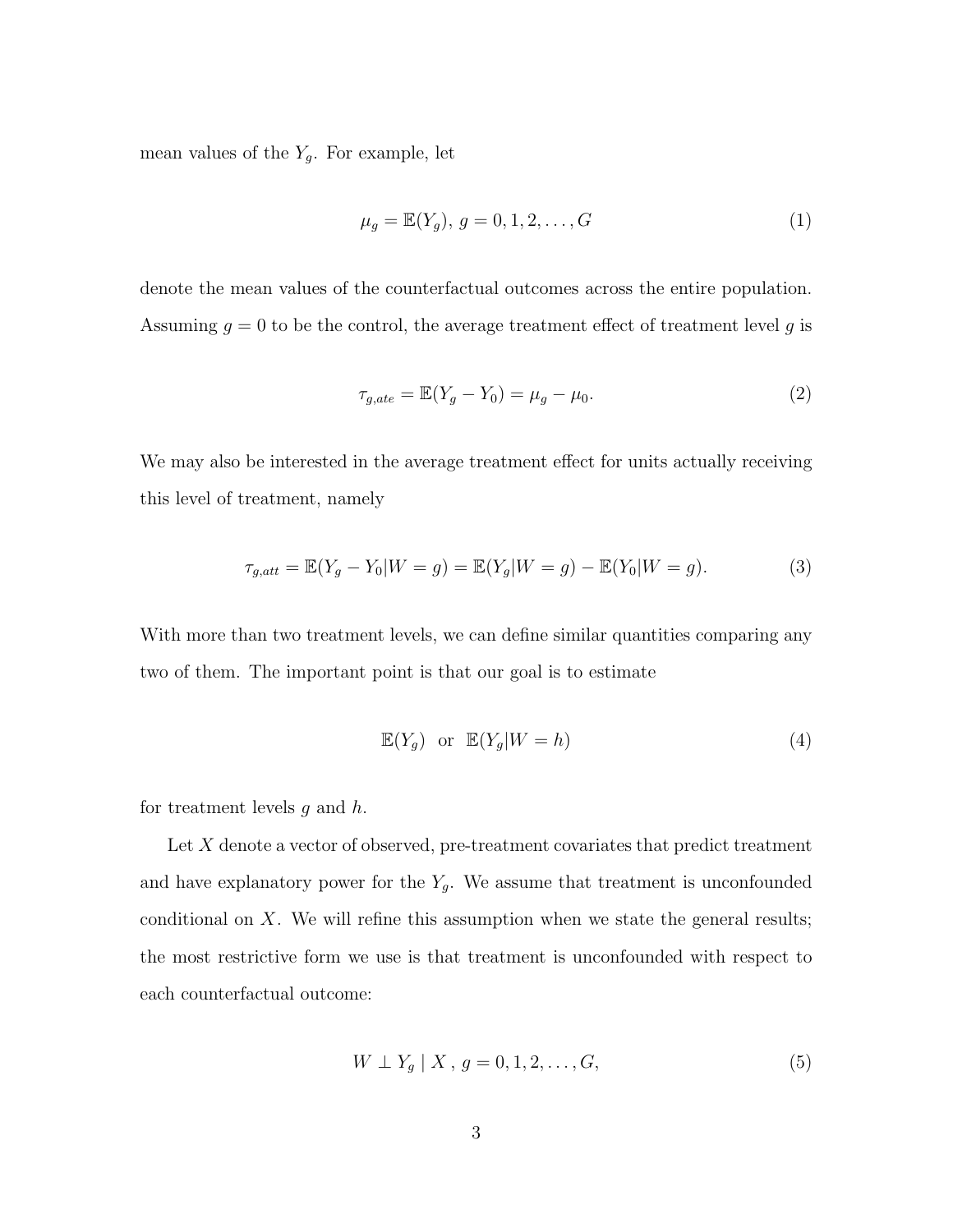where "⊥" means "independent of" and "|" denotes "conditional on". If D(·|·) denotes conditional distribution, we can write unconfoundedness as  $\mathbb{D}(W|Y_g, X) = \mathbb{D}(W|X)$ . In estimating the parameter  $\tau_{g,att}$ , we will see that we only need to assume unconfoundedness with respect to  $Y_0$ , the counterfactual in the control state.

In what follows it is helpful to define binary treatment indicators as

$$
W_g = 1[W = g], \ g = 0, 1, 2, \dots, G
$$
\n<sup>(6)</sup>

as well as the generalized propensity score [\(Imbens, 2000\)](#page-20-5) for treatment level  $g$  as

<span id="page-6-1"></span>
$$
p_g(x) = \mathbb{P}(W_g = 1 | X = x). \tag{7}
$$

By unconfoundeness of treatment,

$$
p_g(X) = \mathbb{P}(W_g = 1 | Y_g, X). \tag{8}
$$

# <span id="page-6-0"></span>3 Identification Results

Let  $q(Y_g, X)$  be any function of the counterfactual response,  $Y_g$ , and the covariates, X; we assume  $q(Y_g, X)$  to have a finite absolute first moment. Also, let D be a binary variable which – like the treatment  $W$  – is unconfounded with respect to each  $Y_g$ , conditional on X. In other words, D is independent of  $Y_g$ , conditional on X. In applications,  $D$  might be a deterministic function of  $X$ , in which case its inclusion serves to isolate a subset of the population. Another important case is when  $D$  is an indicator for a different level of treatment.

Let  $\eta = \mathbb{P}(D = 1)$  be the unconditional probability that  $D = 1$  and assume that  $\eta > 0$ . The special case of  $\mathbb{P}(D = 1) = 1$  is important and is allowed. Also, define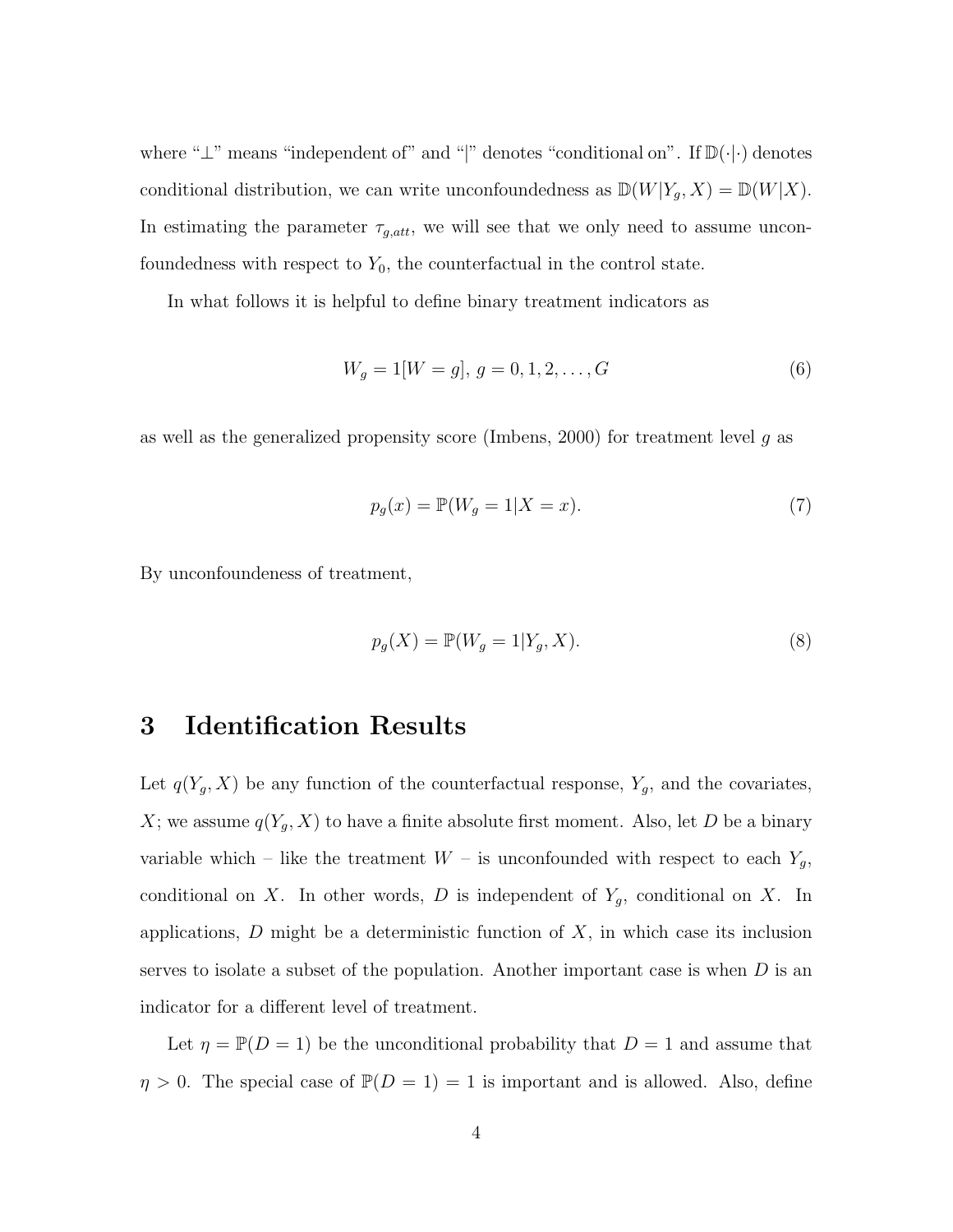the propensity score for  $D$  as

$$
r(x) = \mathbb{P}(D = 1 | X = x); \tag{9}
$$

by unconfoundedness,

$$
r(X) = \mathbb{P}(D = 1 | Y_g, X). \tag{10}
$$

#### 3.1 A General Result on Weighting

The following lemma is crucial for one half of our general double robustness result. The final step in the proof of the lemma uses the simple identity

$$
\mathbb{E}(D \cdot Z) = \mathbb{P}(D = 1) \cdot \mathbb{E}(Z|D = 1)
$$
\n(11)

for D a binary variable and Z any random variable with  $\mathbb{E}(|Z|) < \infty$ .

**Lemma 1:** Assume that  $W_g$  and D are each unconfounded with respect to  $Y_g$ , conditional on X. Define  $\eta = \mathbb{P}(D = 1)$  and assume  $\eta > 0$ . Further,  $p_g(x) > 0$  for all  $x \in \mathcal{X}$ , where  $p_g(x)$  is defined in [\(7\)](#page-6-1). Then,

$$
\frac{1}{\eta} \cdot \mathbb{E}\left[\frac{W_g}{p_g(X)}r(X)q(Y_g, X)\right] = \mathbb{E}\left[q(Y_g, X)|D = 1\right].\tag{12}
$$

Proof: The proof that

$$
\mathbb{E}\left[\frac{W_g}{p_g(X)}r(X)q(Y_g,X)\right] = \mathbb{E}\left[r(X)q(Y_g,X)\right]
$$
\n(13)

is similar to [Wooldridge](#page-22-1) [\(2007\)](#page-22-1), and is an implication of iterated expectations and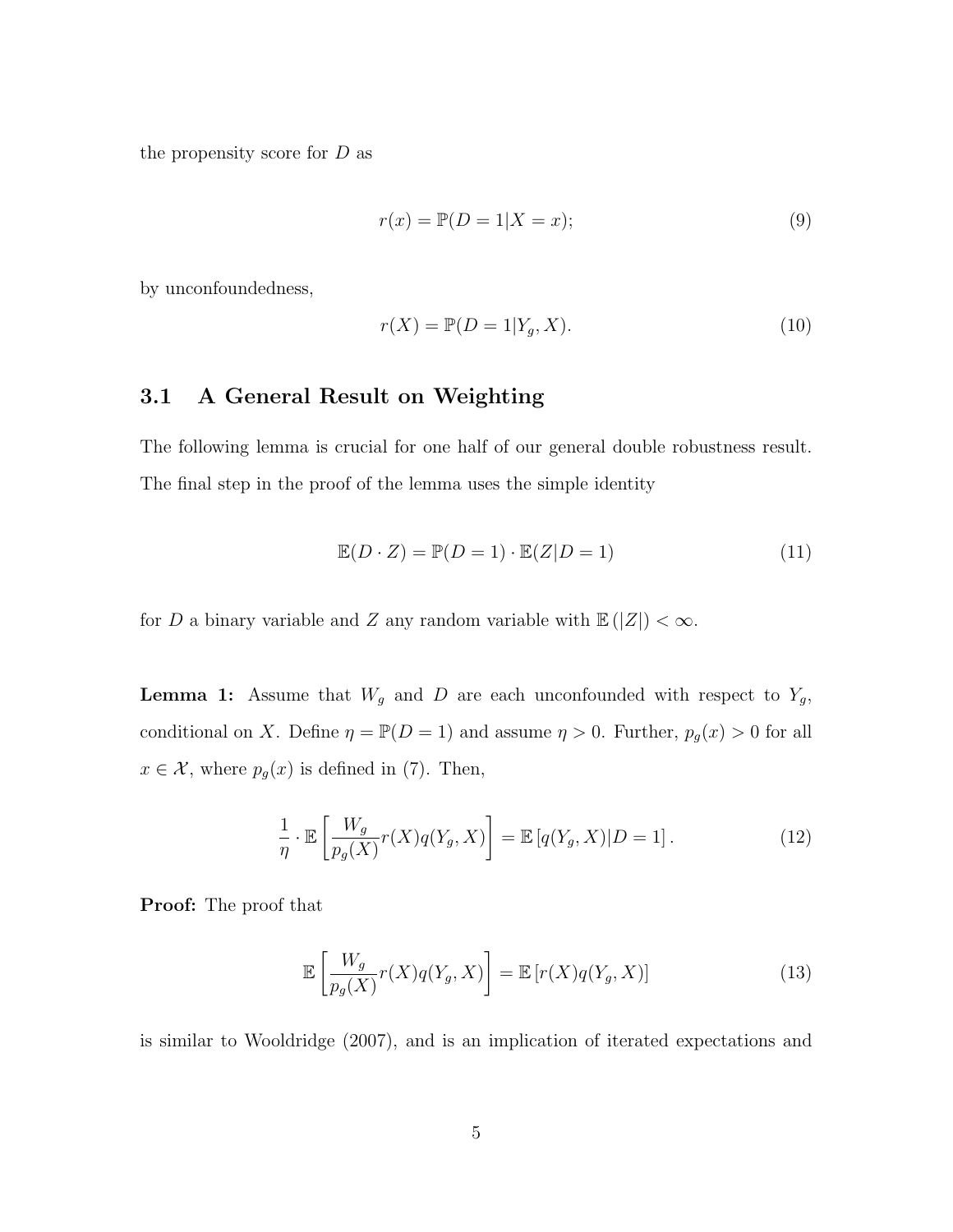unconfoundedness

$$
\mathbb{E}\left[\frac{W_g}{p_g(X)}r(X)q(Y_g, X)\right] = \mathbb{E}\left\{\mathbb{E}\left[\frac{W_g}{p_g(X)}r(X)q(Y_g, X)\Big|Y_g, X\right]\right\}
$$

$$
= \mathbb{E}\left\{\left[\frac{\mathbb{E}(W_g|Y_g, X)}{p_g(X)}r(X)q(Y_g, X)\right]\right\}
$$

$$
= \mathbb{E}\left\{\left[\frac{\mathbb{E}(W_g|X)}{p_g(X)}r(X)q(Y_g, X)\right]\right\}
$$

$$
= \mathbb{E}\left[r(X)q(Y_g, X)\right],
$$
(14)

because  $\mathbb{E}(W_{g}|X) = p_{g}(X).$  Next, we show that

$$
\mathbb{E}\left[r(X)q(Y_g, X)\right] = \mathbb{E}\left[D \cdot q(Y_g, X)\right] \tag{15}
$$

which again follows by iterated expectations and unconfoundedness of  $\mathcal{D} \mathpunct{:}$ 

$$
\mathbb{E}[D \cdot q(Y_g, X)] = \mathbb{E}\left\{\mathbb{E}[D \cdot q(Y_g, X) | Y_g, X]\right\}
$$

$$
= \mathbb{E}\left\{\left[\mathbb{E}(D|Y_g, X)q(Y_g, X)\right]\right\}
$$

$$
= \mathbb{E}\left\{\left[\mathbb{E}(D|X)q(Y_g, X)\right]\right\}
$$

$$
= \mathbb{E}\left[r(X)q(Y_g, X)\right].
$$
(16)

Finally,

$$
\mathbb{E}\left[D \cdot q(Y_g, X)\right] = (1 - \eta) \cdot \mathbb{E}\left[D \cdot q(Y_g, X)|D = 0\right] + \eta \cdot \mathbb{E}\left[D \cdot q(Y_g, X)|D = 1\right]
$$

$$
= \eta \cdot \mathbb{E}\left[q(Y_g, X)|D = 1\right].
$$
(17)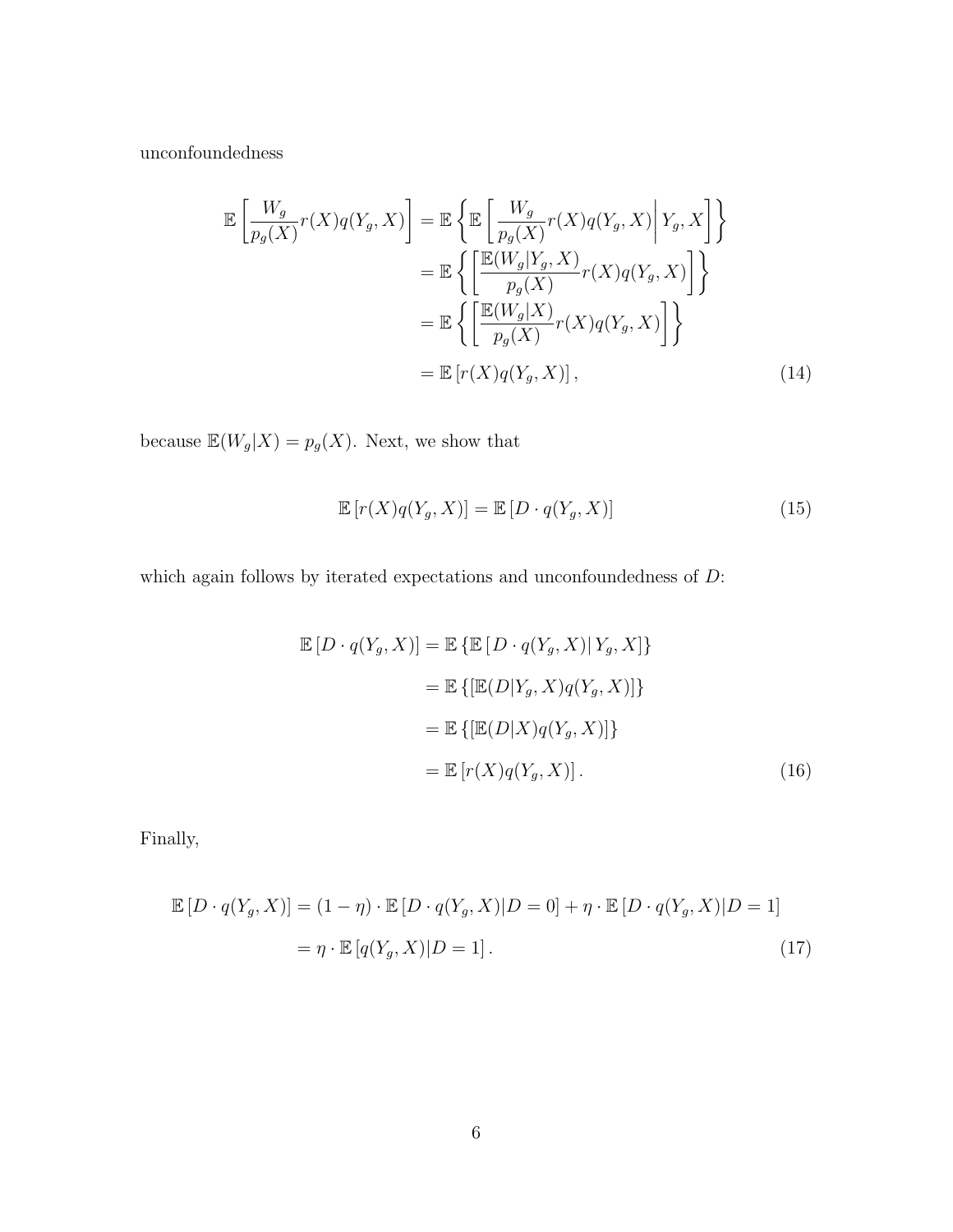Combining the three pieces gives

$$
\mathbb{E}\left[\frac{W_g}{p_g(X)}r(X)q(Y_g,X)\right] = \eta \cdot \mathbb{E}\left[q(Y_g,X)|D=1\right],\tag{18}
$$

which completes the proof, because  $\eta > 0$  is assumed.  $\Box$ 

#### 3.2 Unnormalized versus Normalized Weighting

In the previous setup, given a random sample  $\{(W_{ig}, D_i, X_i, Y_i) : i = 1, 2, \ldots, N\},\$ Lemma 1 suggests how to consistently estimate  $\mu_{g,1} \equiv \mathbb{E}\left[q(Y_g,X) | D = 1\right]$ :

<span id="page-9-0"></span>
$$
\frac{1}{\hat{\eta}} \left[ N^{-1} \sum_{i=1}^{N} \frac{W_{ig}}{p_g(X_i)} r(X_i) q(Y_i, X_i) \right],
$$
\n(19)

where  $\hat{\eta} \stackrel{p}{\rightarrow} \eta > 0$ . One simple, unbiased and consistent estimator of  $\eta$  is

$$
\hat{\eta} = N^{-1} \sum_{i=1}^{N} D_i = N_D/N,
$$
\n(20)

where  $N_D$  is the number of observations with  $D_i = 1$ . The estimator of  $\mu_{g,1}$  is then

$$
\hat{\mu}_{g,1,unnormalized} = N_D^{-1} \sum_{i=1}^{N} \frac{W_{ig}}{p_g(X_i)} r(X_i) q(Y_i, X_i).
$$
\n(21)

In special cases, several papers have discouraged empirical researchers from using  $\hat{\eta} = N_D/N$ , because it leads to a weighted average where the weights do not sum to unity. In particular, the weight for observation  $i$  is

$$
\frac{1}{N_D} \frac{W_{ig}}{p_g(X_i)} r(X_i),\tag{22}
$$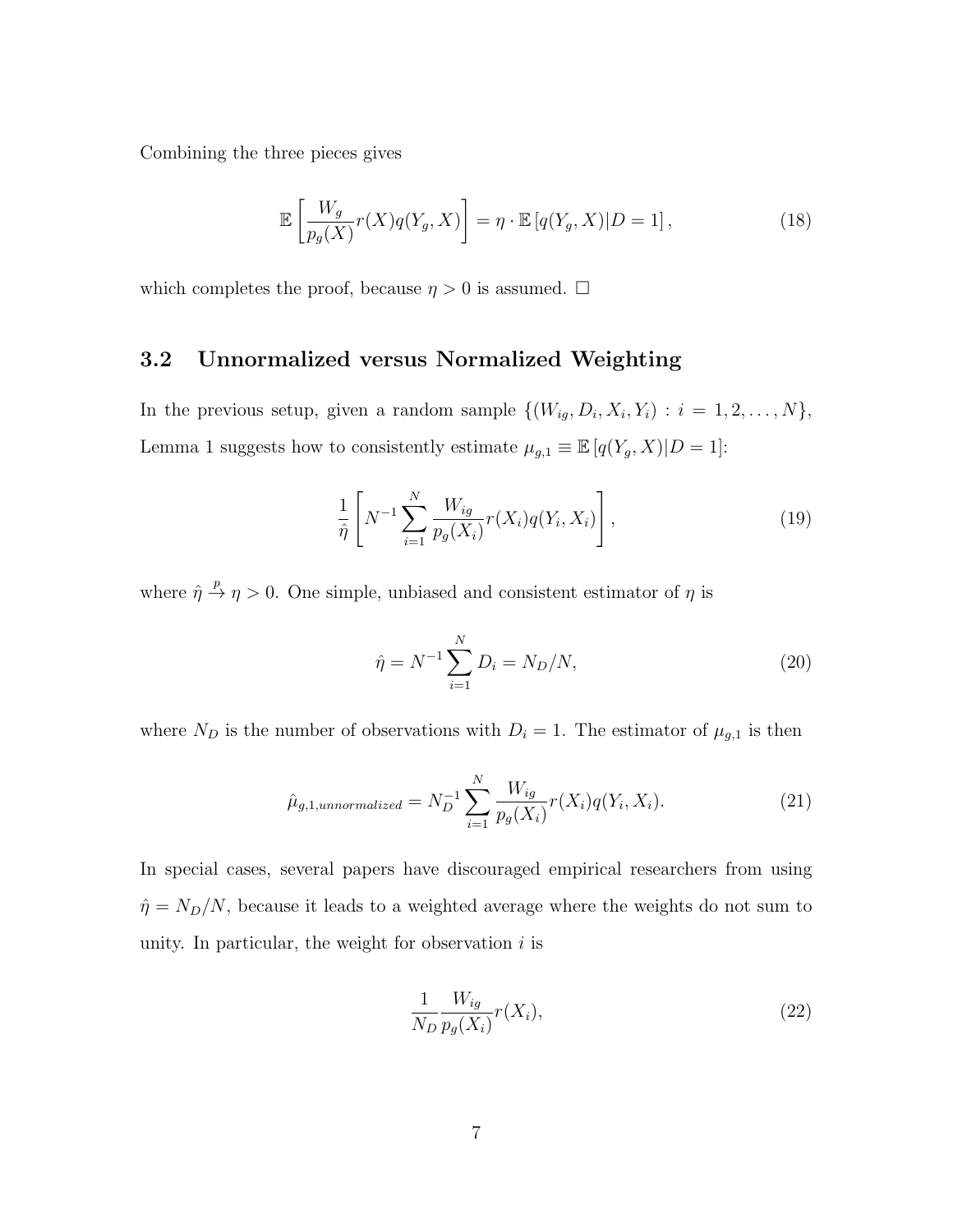and these do not usually sum to unity across  $i$ . It is a simple adjustment to obtain a consistent estimator whose weights are guaranteed to sum to unity. To choose such weights, note that we can apply Lemma 1 to  $q(Y_g, X) \equiv 1$  to get

$$
\eta = \mathbb{E}\left[\frac{W_g}{p_g(X)}r(X)\right],\tag{23}
$$

and so an alternative unbiased and consistent estimator of  $\eta$  is

$$
\hat{\eta} = N^{-1} \sum_{i=1}^{N} \frac{W_{ig}}{p_g(X_i)} r(X_i).
$$
\n(24)

When we plug this estimator in [\(19\)](#page-9-0) for  $\hat{\eta}$ , we obtain

$$
\hat{\mu}_{g,1,normalized} = \left[ \sum_{i=1}^{N} \frac{W_{ig}}{p_g(X_i)} r(X_i) \right]^{-1} \sum_{i=1}^{N} \frac{W_{ig}}{p_g(X_i)} r(X_i) q(Y_i, X_i)
$$
(25)

and now the weights,

$$
\left[\sum_{j=1}^{N} \frac{W_{jg}}{p_g(X_j)} r(X_j)\right]^{-1} \frac{W_{ig}}{p_g(X_i)} r(X_i),\tag{26}
$$

necessarily sum to unity across i.

Many applications of inverse-probability weighted (IPW) estimators, including those to doubly robust estimation, use normalized weights because the weights are applied to an objective function, such as a squared residual or a quasi-log likelihood function. For example, to estimate  $\mu_g = \mathbb{E}(Y_g)$ , we can solve

$$
\min_{m_g \in \mathbb{R}} \sum_{i=1}^{N} \frac{W_{ig}}{p_g(X_i)} (Y_i - m_g)^2,
$$
\n(27)

and the solution is easily seen to be the estimator with normalized weights.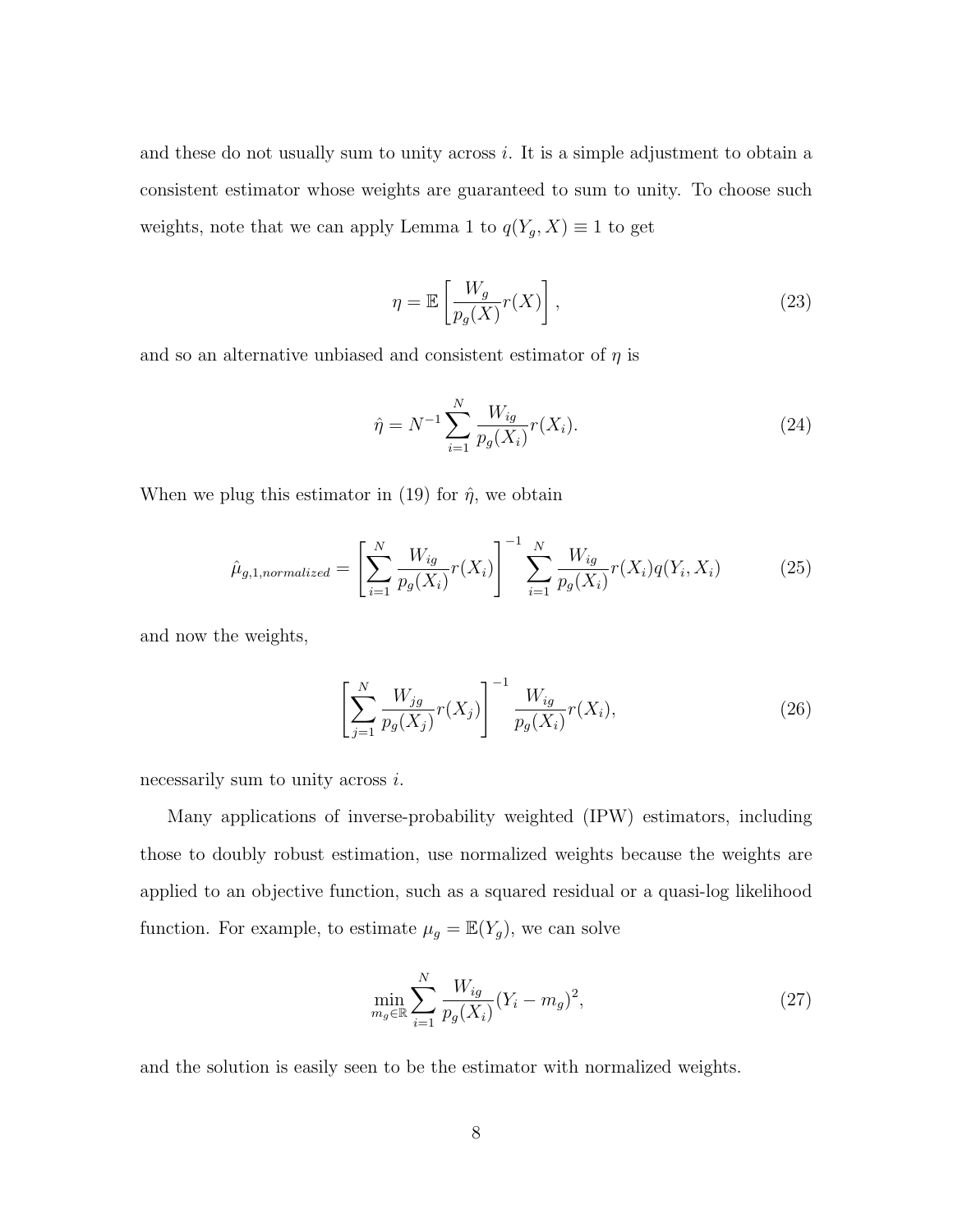#### 3.3 Special Cases

Before considering doubly robust estimation, it is useful to see how some important special cases in the literature fit into the current framework. We are primarily interested in showing the population moments that establish identification, but the formulas also suggest simple estimators – using either unnormalized or normalized weights.

Binary treatments: Let  $G = 1$ ,  $W_0 = 1 - W_1 = 1 - W$ , and  $p_0(X) = 1 - p_1(X) = 1$ 1 − p(X). Then, with  $q(Y_g, X) = Y_g$  and  $Y = (1 - W) \cdot Y_0 + W \cdot Y_1$ , Lemma 1 implies

$$
\tau_{ate} = \mathbb{E}(Y_1 - Y_0) = \mathbb{E}\left[\frac{W \cdot Y}{p(X)} - \frac{(1 - W) \cdot Y}{1 - p(X)}\right],
$$
\n(28)

with  $D = 1$  in both cases. This expression leads directly to the [Horvitz and Thompson](#page-20-6) [\(1952\)](#page-20-6) estimator. An expression that leads to normalized weights is

$$
\tau_{ate} = \frac{\mathbb{E}\left[\frac{W \cdot Y}{p(X)}\right]}{\mathbb{E}\left[\frac{W}{p(X)}\right]} - \frac{\mathbb{E}\left[\frac{(1-W) \cdot Y}{1-p(X)}\right]}{\mathbb{E}\left[\frac{1-W}{1-p(X)}\right]},\tag{29}
$$

where the denominators in both expressions are equal to unity but their sample counterparts will not be. Similarly, we can use Lemma 1 to write the average treatment effect on the treated as

$$
\tau_{att} = \mathbb{E}(Y_1 - Y_0 | W = 1) = \frac{\mathbb{E}(W \cdot Y)}{\mathbb{P}(W = 1)} - \frac{\mathbb{E}\left[\frac{1 - W}{1 - p(X)} p(X) \cdot Y\right]}{\mathbb{P}(W = 1)},
$$
(30)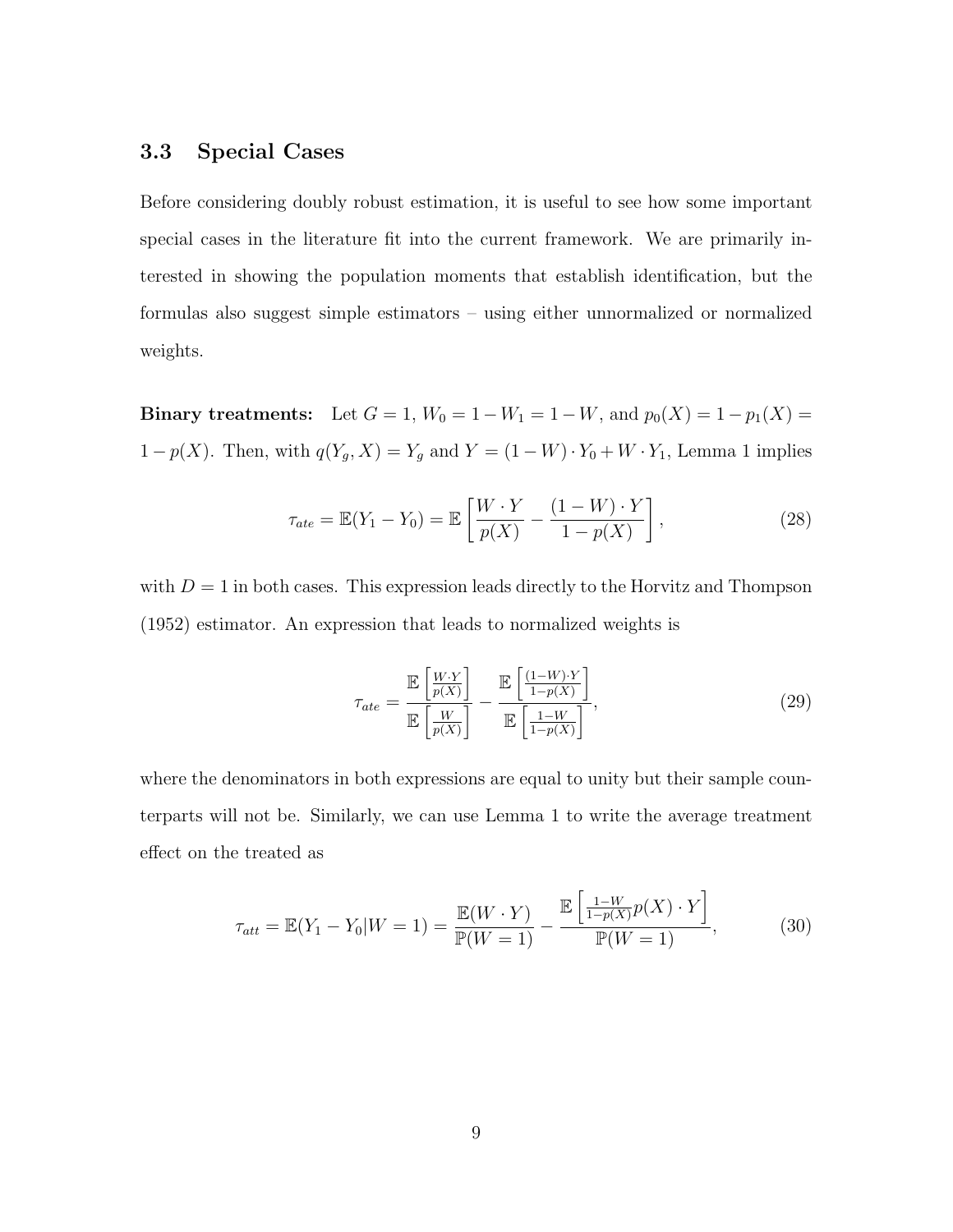because  $D = W$ ,  $\eta = \mathbb{P}(W = 1)$ , and  $r(X) = p(X)$ . Instead of dividing by  $\mathbb{P}(W = 1)$ , we can divide the second expectation by

$$
\mathbb{E}\left[\frac{(1-W)\cdot p(X)}{1-p(X)}\right]
$$
\n(31)

to obtain an estimator with normalized weights. In particular, the estimate of  $\tau_{att}$  is obtained from the simple regression,

$$
Y_i \quad \text{on} \quad 1, \, W_i \, (i = 1, 2, \dots, N), \tag{32}
$$

using weights

$$
W_i + (1 - W_i) \frac{p(X_i)}{1 - p(X_i)} \frac{1 - \eta}{\eta},
$$
\n(33)

an estimator suggested by [Busso et al.](#page-20-7) [\(2009\)](#page-20-7). (In practice, we do not know the propensity score and we would replace it with a consistent estimator.)

More generally, we can write the average treatment effect for any subpopulation of interest as

$$
\mathbb{E}(Y_1 - Y_0 | D = 1) = \frac{1}{\eta} \cdot \mathbb{E}\left[\frac{W}{p(X)}r(X) \cdot Y - \frac{1 - W}{1 - p(X)}r(X) \cdot Y\right],\tag{34}
$$

as long as this subpopulation is defined by  $D$ , a binary variable which is unconfounded with respect to potential outcomes, conditional on  $X$ . A leading case is when  $D$  is a deterministic function of  $X$ , so we are looking at a subpopulation determined by the conditioning variables that appear in the propensity score.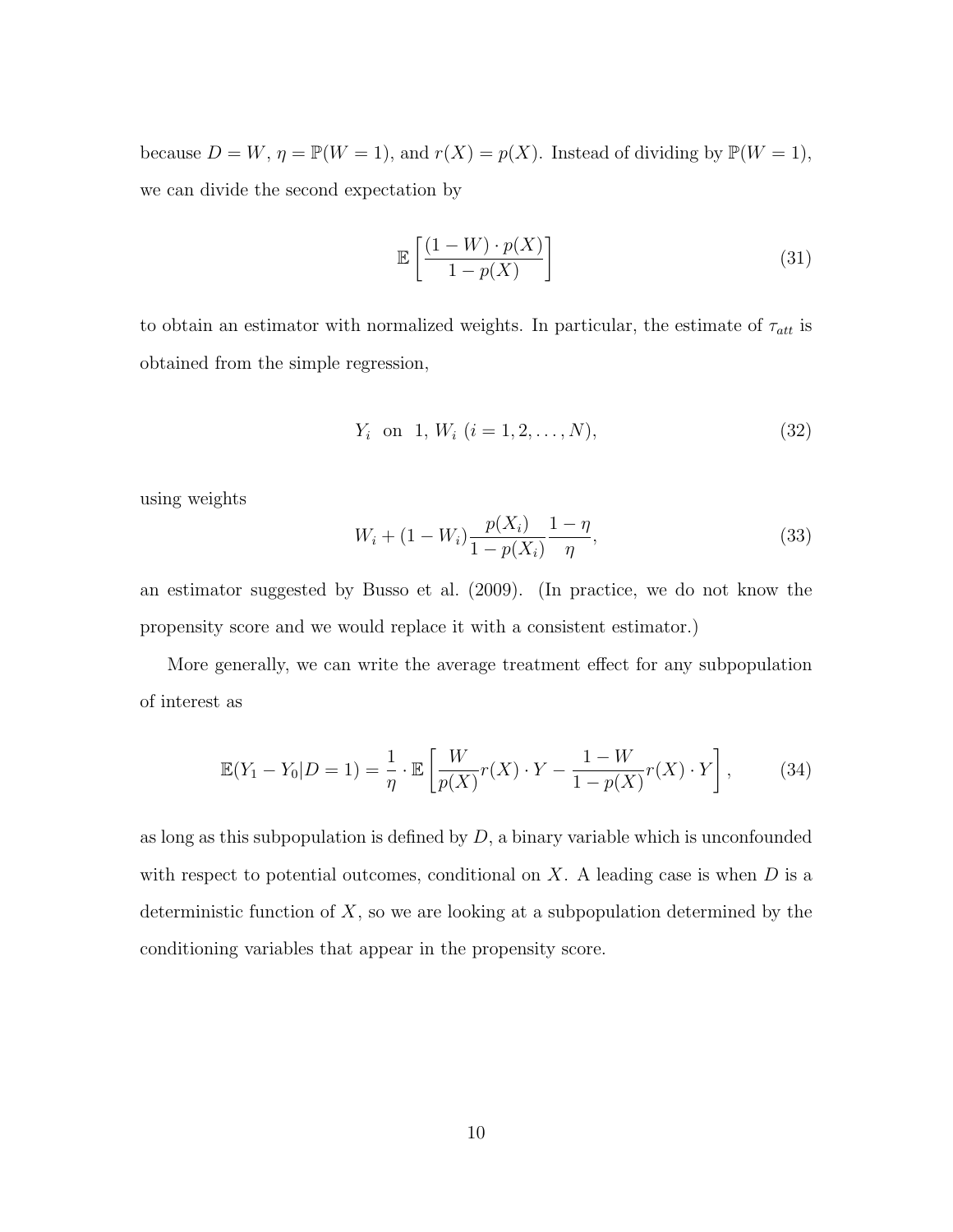**Dose-response function:** Let  $D = 1$  and define the dose-response function as  $\mu = (\mu_0, \mu_1, \dots, \mu_G)$ . See also [Imbens](#page-20-5) [\(2000\)](#page-20-5). Then, we can use Lemma 1, along with

$$
Y = W_0 \cdot Y_0 + W_1 \cdot Y_1 + \dots + W_G \cdot Y_G,\tag{35}
$$

to write the dose-response function as

$$
\mu = \left(\mathbb{E}\left[\frac{W_0}{p_0(X)}Y\right], \mathbb{E}\left[\frac{W_1}{p_1(X)}Y\right], \dots, \mathbb{E}\left[\frac{W_G}{p_G(X)}Y\right]\right). \tag{36}
$$

In estimating the mean  $\mu_g$ , we can write an expression that leads directly to normalized weights, namely  $\overline{1}$ 

<span id="page-13-0"></span>
$$
\mu_g = \frac{\mathbb{E}\left[\frac{W_g}{p_g(X)}Y\right]}{\mathbb{E}\left[\frac{W_g}{p_g(X)}\right]},
$$
\n(37)

where the denominator is unity for all  $g$ .

Average effects of multi-valued treatments: The expression in  $(37)$  suggests that the average gain in going from the control,  $g = 0$ , to treatment level g is:

$$
\tau_{g,ate} = \mathbb{E}(Y_g - Y_0) = \frac{\mathbb{E}\left[\frac{W_g}{p_g(X)}Y\right]}{\mathbb{E}\left[\frac{W_g}{p_g(X)}\right]} - \frac{\mathbb{E}\left[\frac{W_0}{p_0(X)}Y\right]}{\mathbb{E}\left[\frac{W_0}{p_0(X)}\right]}.
$$
\n(38)

Similarly, the average treatment effect on those receiving treatment level  $g$ , relative to no treatment, is:

$$
\tau_{g,att} = \mathbb{E}(Y_g - Y_0 | W = g) = \frac{\mathbb{E}(W_g \cdot Y)}{\mathbb{P}(W = g)} - \frac{\mathbb{E}\left[\frac{W_0}{p_0(X)}p_g(X) \cdot Y\right]}{\mathbb{E}\left[\frac{W_0}{p_0(X)}p_g(X)\right]}.
$$
(39)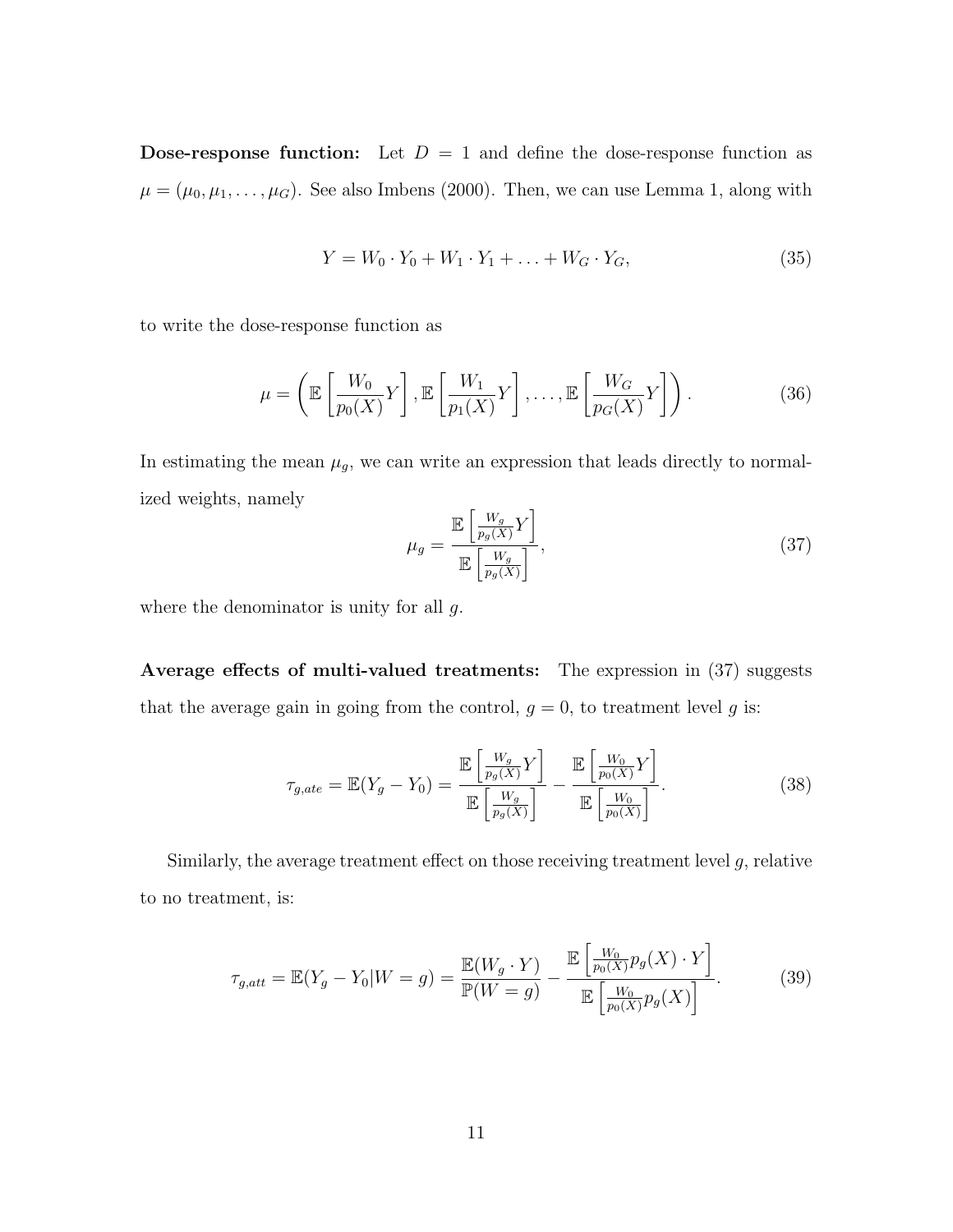# <span id="page-14-0"></span>4 Doubly Robust Estimators

We now develop doubly robust (DR) estimators of various average treatment effects by considering estimation of

$$
\mu_{g,1} \equiv E(Y_g | D = 1). \tag{40}
$$

As we saw in Section [3,](#page-6-0) various average treatment effects can be obtained by appropriate choice of D, where  $D = 1$  simply defines a subpopulation of interest.

It is helpful to divide the argument into two subsections. The first part of the DR result is when a conditional mean function is correctly specified, and here we need to draw on important results from the literature on quasi-MLE estimation of correctly specified conditional means. The second part requires an application of Lemma 1 and a basic understanding of the linear exponential family of distributions.

The setting is that for a counterfactual outcome  $Y_g$  a parametric mean function is specified, which we write as  $\{m_g(x, \theta_g) : x \in \mathcal{X}, \theta_g \in \Theta_g\}$ . Along with the specification of the mean function, we choose as an objective function a quasi-log likelihood (QLL) from the linear exponential family (LEF). As discussed in [Gourieroux et al.](#page-20-8) [\(1984\)](#page-20-8) – see also [Wooldridge](#page-22-3) [\(2010,](#page-22-3) Chapter 13) – the LEF has the feature that it identifies the parameters in a correctly specified conditional mean. What is somewhat less known is that if the QLL is chosen so that the conditional mean function represents the so-called canonical link, then the unconditional mean is consistently estimated even if the conditional mean function is misspecified. We use this fact in Section [4.2.](#page-17-0)

In what follows we assume regularity conditions such as smoothness of the conditional mean functions in  $\beta_g$  and enough finite moments so that standard consistency and asymptotic normality results hold for quasi-maximum likelihood estimation.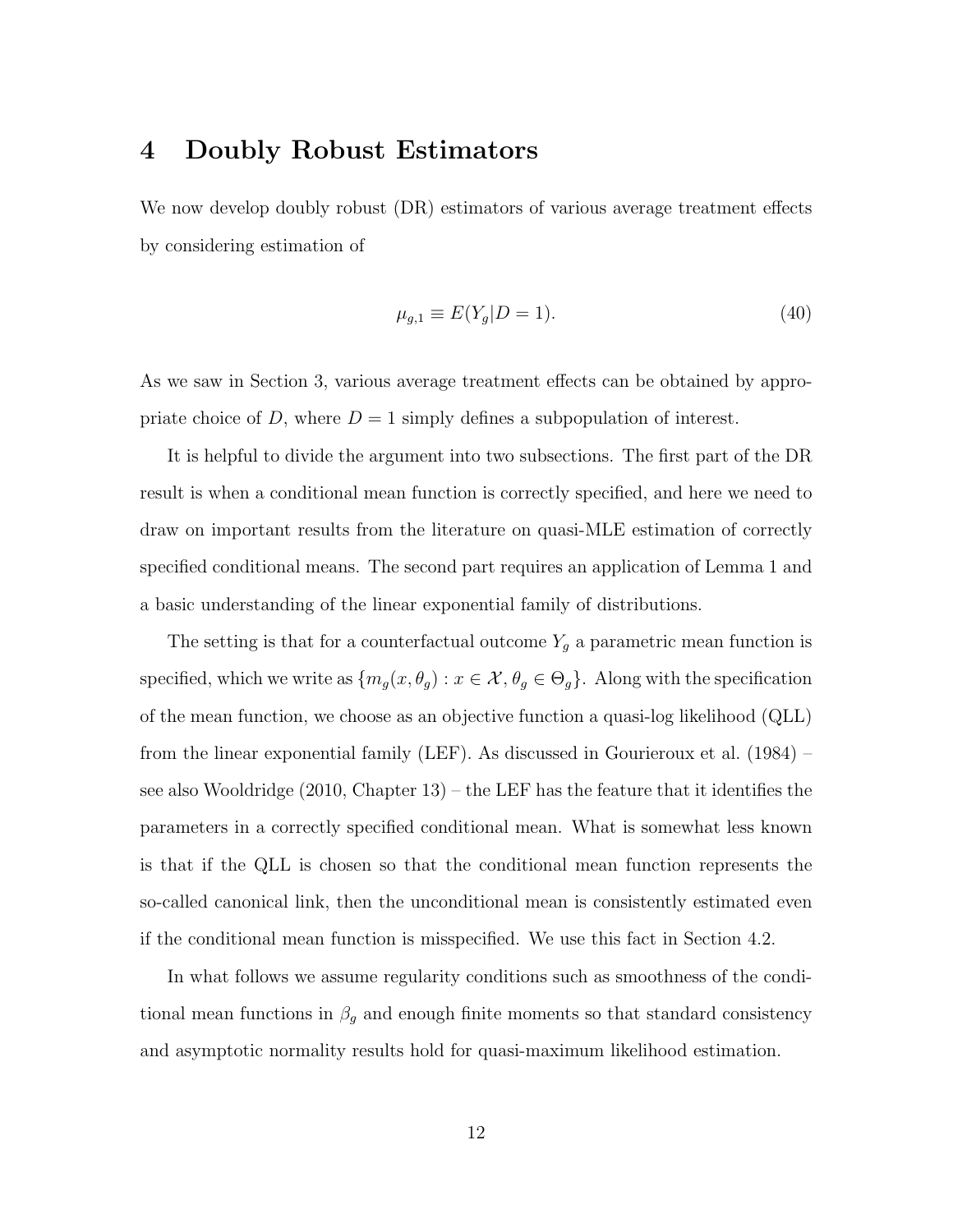#### <span id="page-15-1"></span>4.1 Part 1: The Conditional Mean Is Correctly Specified

In this subsection we assume that the conditional mean is correctly specified which means that, for some vector  $\theta_g^o \in \Theta_g$ ,

$$
\mathbb{E}(Y_g|X=x) = m_g(x, \theta_g^o), \, x \in \mathcal{X},\tag{41}
$$

where X is the support of X. As shown in [Gourieroux et al.](#page-20-8) [\(1984\)](#page-20-8), if  $q(Y_g, X; \theta_g)$  is a QLL from a density in the LEF with mean function  $m_g(x, \theta_g)$ , then  $\theta_g^o$  is a solution to

$$
\max_{\theta_g \in \Theta_g} \mathbb{E}[q(Y_g, X; \theta_g) | X] \tag{42}
$$

for all outcomes  $X$ , which means

$$
\mathbb{E}[q(Y_g, X; \theta_g^o)|X] \ge \mathbb{E}[q(Y_g, X; \theta_g)|X].\tag{43}
$$

We use parametric models for the propensity scores,  $p_g(x)$ , say  $F_g(x; \gamma_g)$ . We allow this model to be misspecified, but assume that the estimator settles down to a limit:  $\hat{\gamma}_g \stackrel{p}{\rightarrow} \gamma_g^*$  where  $\gamma_g^*$  is sometimes called the "pseudo-true value". Similarly,  $\mathbb{P}(D=1|X=x)$  is modeled parametrically as  $J(x;\psi)$  with  $\hat{\psi} \stackrel{p}{\to} \psi^*$ . In obtaining  $\hat{\gamma}_g$  and  $\hat{\psi}$  we would almost certainly use the Bernoulli log likelihood. In other words, we estimate stanard binary response models by MLE. (More precisely, by quasi-MLE because we allow the binary response models to be misspecified.)

Then the weighted objective function for estimating  $\theta_g^o$  is

<span id="page-15-0"></span>
$$
N^{-1} \sum_{i=1}^{N} \frac{W_{ig}}{F_g(X_i; \hat{\gamma}_g)} J(X_i; \hat{\psi}) \cdot q(Y_i, X_i; \theta_g). \tag{44}
$$

Using standard convergence results – for example, [Newey and McFadden](#page-21-9) [\(1994\)](#page-21-9) and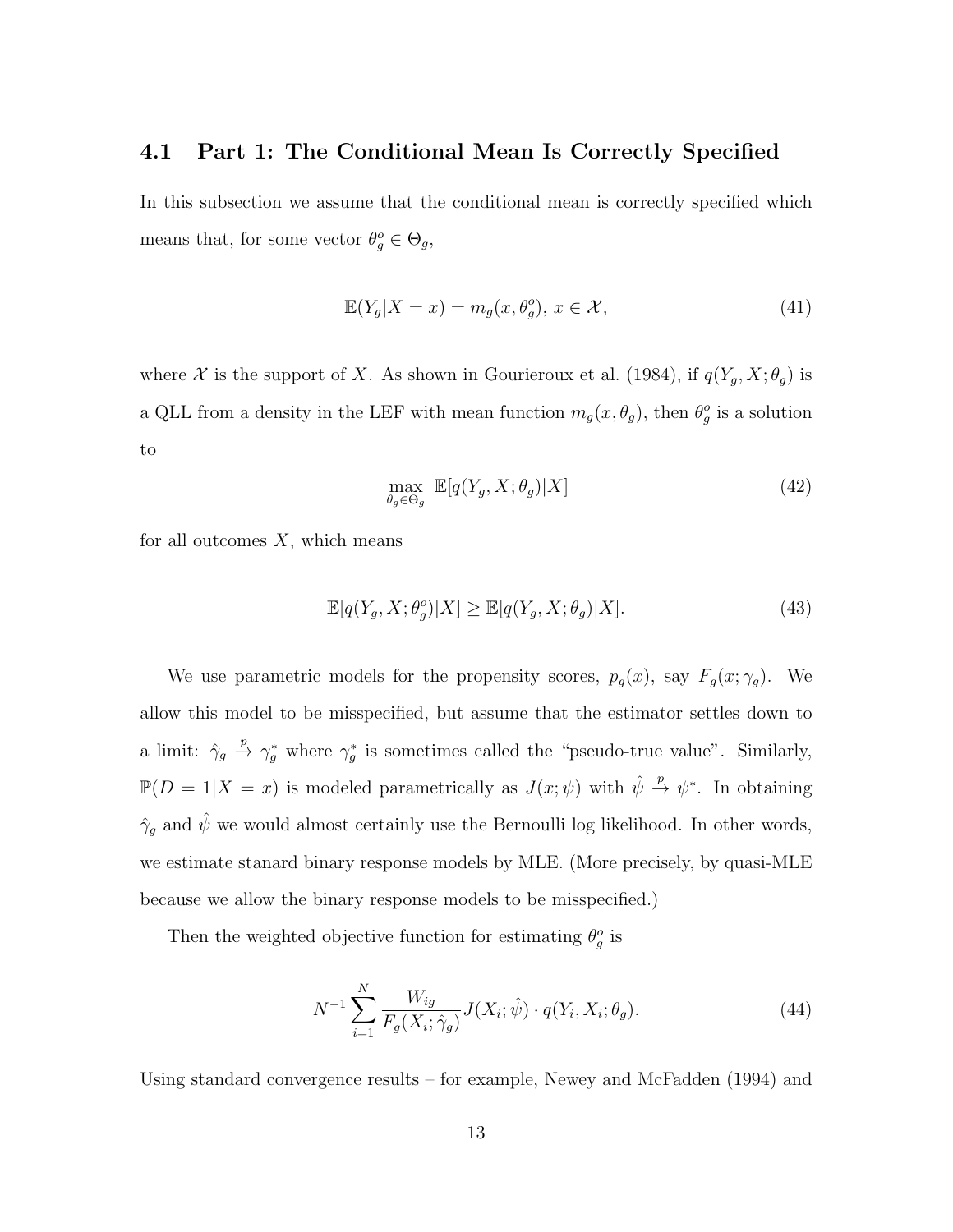[Wooldridge](#page-22-3) [\(2010,](#page-22-3) Chapter 12), [\(44\)](#page-15-0) converges in probability to

$$
\mathbb{E}\left[\frac{W_g}{F_g(X;\gamma_g^*)}J(X;\psi^*)\cdot q(Y_g,X;\theta_g)\right] = \mathbb{E}\left\{\mathbb{E}\left[\frac{W_g}{F_g(X;\gamma_g^*)}J(X;\psi^*)\cdot q(Y_g,X;\theta_g)\bigg|\,X\right]\right\}
$$

$$
= \mathbb{E}\left\{\frac{\mathbb{E}(W_g|X)}{F_g(X;\gamma_g^*)}J(X;\psi^*)\cdot \mathbb{E}[q(Y_g,X;\theta_g)|X]\right\}
$$

$$
= \mathbb{E}\left\{\frac{p_g(X)J(X;\psi^*)}{F_g(X;\gamma_g^*)}\mathbb{E}[q(Y_g,X;\theta_g)|X]\right\}. (45)
$$

But  $p_g(X)J(X; \psi^*)/F_g(X; \gamma_g^*) \geq 0$  so

$$
\frac{p_g(X)J(X; \psi^*)}{F_g(X; \gamma_g^*)} \mathbb{E}[q(Y_g, X; \theta_g^o)|X] \ge \frac{p_g(X)J(X; \psi^*)}{F_g(X; \gamma_g^*)} \mathbb{E}[q(Y_g, X; \theta_g)|X] \tag{46}
$$

for all X. By iterated expectations,  $\theta_g^o$  is a solution to

$$
\max_{\theta_g \in \Theta_g} \mathbb{E}\left[\frac{W_g}{F_g(X; \gamma_g^*)} J(X; \psi^*) \cdot q(Y_g, X; \theta_g)\right]
$$
\n(47)

and, provided the mean function is well specified and the distribution of  $X$  is sufficiently rich,  $\theta_g^o$  will be the unique solution. The conclusion is that, even if  $\mathbb{P}(W_g =$  $1|X)$  and  $\mathbb{P}(D=1|X)$  are misspecified, we consistently estimate the parameters  $\theta_g^o$ in the correctly specified conditional mean,

$$
\mathbb{E}(Y_g|X) = m_g(X, \theta_g^o). \tag{48}
$$

Because  $D$  is unconfounded conditional on  $X$ ,

$$
\mathbb{E}(Y_g|X,D) = \mathbb{E}(Y_g|X)
$$
\n(49)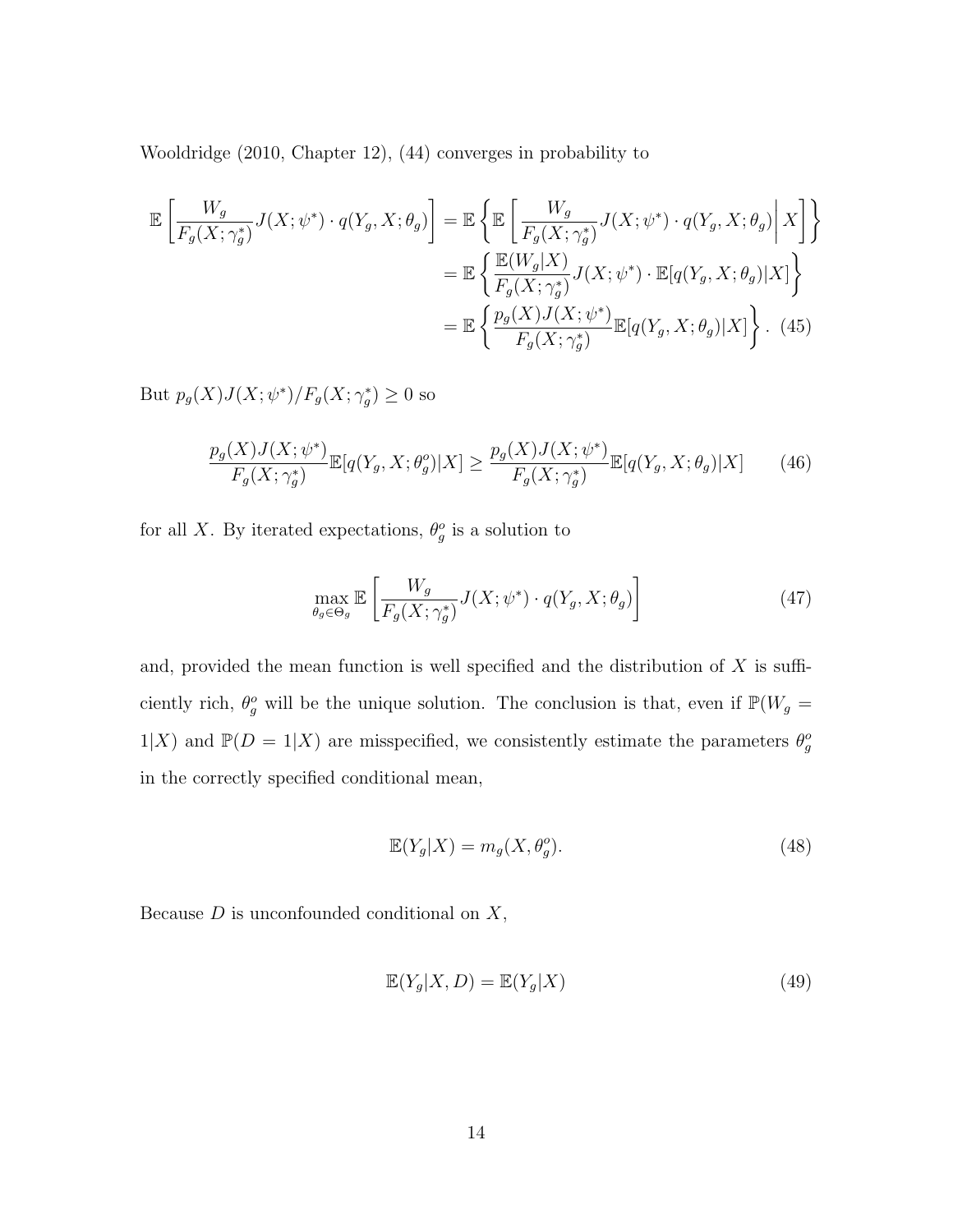and so

$$
\mathbb{E}(Y_g|D=1) = \mathbb{E}[m_g(X,\theta_g^o)|D=1].
$$
\n(50)

It follows that a consistent estimator of  $\mu_{g,1} = \mathbb{E}(Y_g|D=1)$  is

$$
\hat{\mu}_{g,1} = N_D^{-1} \sum_{i=1}^N D_i \cdot m_g(X_i, \hat{\theta}_g), \tag{51}
$$

where  $N_D$  is the number of observations with  $D_i = 1$ .

#### <span id="page-17-0"></span>4.2 Part 2: The Propensity Score Is Correctly Specified

We are still interested in consistently estimating  $\mu_{g,1} = \mathbb{E}(Y_g|D=1)$ . Now we assume that we have correctly specified parametric models for the propensity scores and  $\mathbb{P}(D=1|X=x):$ 

$$
\mathbb{P}(W_g = 1 | X = x) = F(x, \gamma_g^o)
$$
\n(52)

$$
\mathbb{P}(D = 1 | X = x) = J(x, \psi^o),\tag{53}
$$

and we still maintain unconfoundedness with respect to  $Y_g$ . In some cases we will not estimate  $\mathbb{P}(D=1|X=x)$ . From Lemma 1 we know that because

$$
\frac{1}{\eta} \cdot \mathbb{E}\left[\frac{W_g}{F(X,\gamma_g^o)} J(X,\psi^o) \cdot q(Y_g, X; \theta_g)\right] = \mathbb{E}\left[q(Y_g, X; \theta_g)|D=1\right] \tag{54}
$$

for all  $\theta_g$ , the minimizer  $\theta_g^*$  of  $\mathbb{E}[q(Y_g, X; \theta_g)|D=1]$ , which we assume is unique, is also the minimizer of

$$
\mathbb{E}\left[\frac{W_g}{F(X,\gamma_g^o)}J(X,\psi^o)\cdot q(Y_g,X;\theta_g)\right].\tag{55}
$$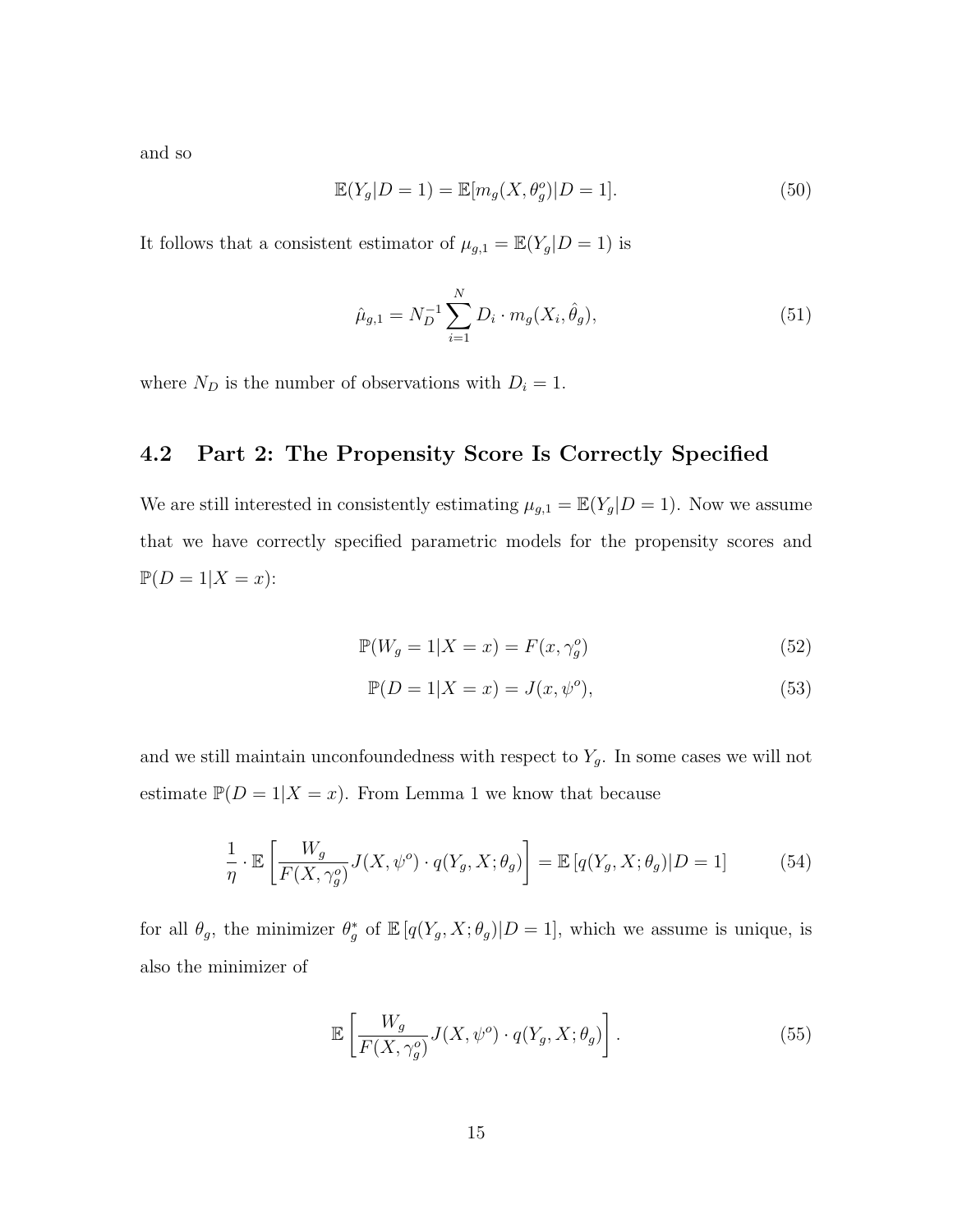By the convergence arguments in Section [4.1,](#page-15-1) the solution  $\hat{\theta}_g$  to [\(44\)](#page-15-0) is consistent for  $\theta_g^*$ . So it remains to show that, for estimating  $\mu_{g,1}$ , having a consistent estimator of  $\theta_g^*$  suffices.

In order to recover  $\mu_{g,1}$  from  $m_g(X, \theta_g^*)$ , we need to know some further properties of the LEF family. As discussed in [Wooldridge](#page-22-1) [\(2007\)](#page-22-1), certain combinations of QLLs and mean functions generate the important result

$$
\mathbb{E}(Y_g|D=1) = \mathbb{E}[m_g(X,\theta_g^*)|D=1].\tag{56}
$$

The key is that for a given LEF we choose the canonical link function to obtain the conditional mean model. For the normal distribution, which leads to OLS as the estimation method, the canonical link function leads to a mean linear in parameters. It is well-known from linear regression analysis that, as long as an intercept is included in the equation, the average of the fitted values is the same as the average of the dependent variable. The population result also holds. Thus, if we use a linear model  $m_g(x, \theta_g) = \alpha_g + x\beta_g$ , then it is always true that

$$
\mathbb{E}(Y_g|D=1) = \mathbb{E}(\alpha_g^* + X\beta_g^*|D=1).
$$
 (57)

The same is true for the Bernoulli QLL when we use a logistic function for the mean:

$$
m_g(x, \theta_g) = \Lambda(\alpha_g + x\beta_g),\tag{58}
$$

which means that if  $Y_g$  is binary or fractional, then we should use the Bernoulli QMLE with a logistic mean function. A third useful case is when  $Y_g \geq 0$ , in which case the QLL-mean pair that delivers double robustness is the Poisson QLL and an exponential mean function:  $m_g(x, \theta_g) = \exp(\alpha_g + x\beta_g)$ . These cases are discussed in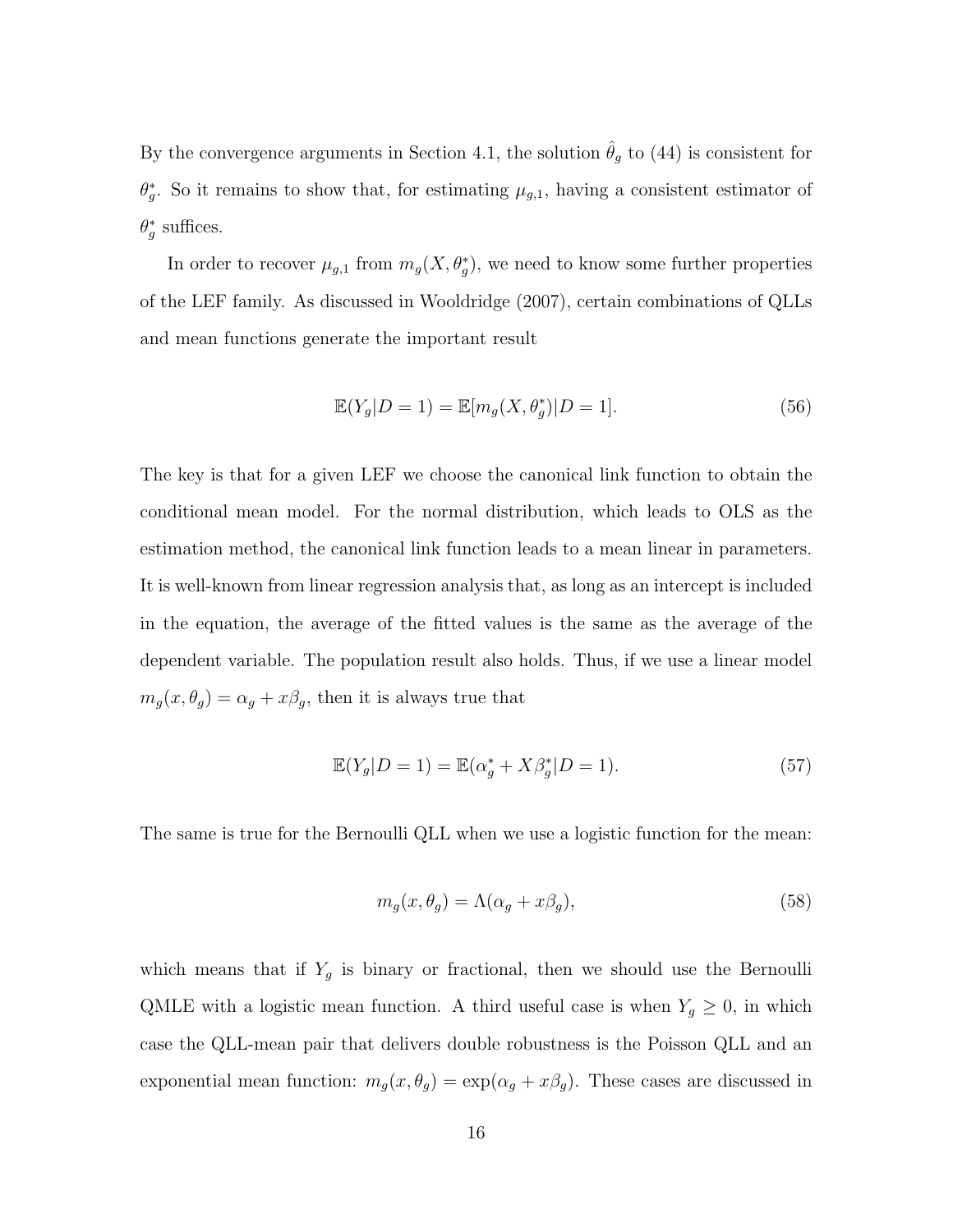more detail in [Wooldridge](#page-22-1) [\(2007\)](#page-22-1). See also [Kaiser](#page-21-6) [\(2013\)](#page-21-6) for an application of the Poisson QMLE with an exponential mean function to decomposition problems. The new twist here is that the claims hold for any population we choose to define via  $D = 1$ , and because D can be a treatment indicator or an indicator based on X, we have a single double robustness result for a broad class of average treatment effects.

# <span id="page-19-0"></span>5 Summary

In this paper we unify the current literature on doubly robust estimators by establishing identification of a large class of average treatment effects under unconfoundedness. We cover binary and multi-valued treatments as well as the average treatment effect, the average treatment effect on the treated, and average treatment effects for other subpopulations of interest (based on covariates). We allow for both unnormalized and normalized weighting, and cover standard inverse-probability weighted (IPW) estimators as a special case.

Because doubly robust estimators involve models for both the conditional mean and the propensity score, and require that at least one of these models is correctly specified in order to remain consistent, we carefully describe each of these cases. Similar to [Wooldridge](#page-22-1) [\(2007\)](#page-22-1), we consider estimation of the propensity score using Bernoulli QMLE as well as estimation of the conditional mean using various QLLs from the linear exponential family. More precisely, we consider three cases: OLS with a linear mean function; Bernoulli QMLE with a logistic mean function; and Poisson QMLE with an exponential mean function. These nonlinear mean functions have typically been ignored in recent work, even though they might provide a useful alternative to a linear model for many outcome variables of interest.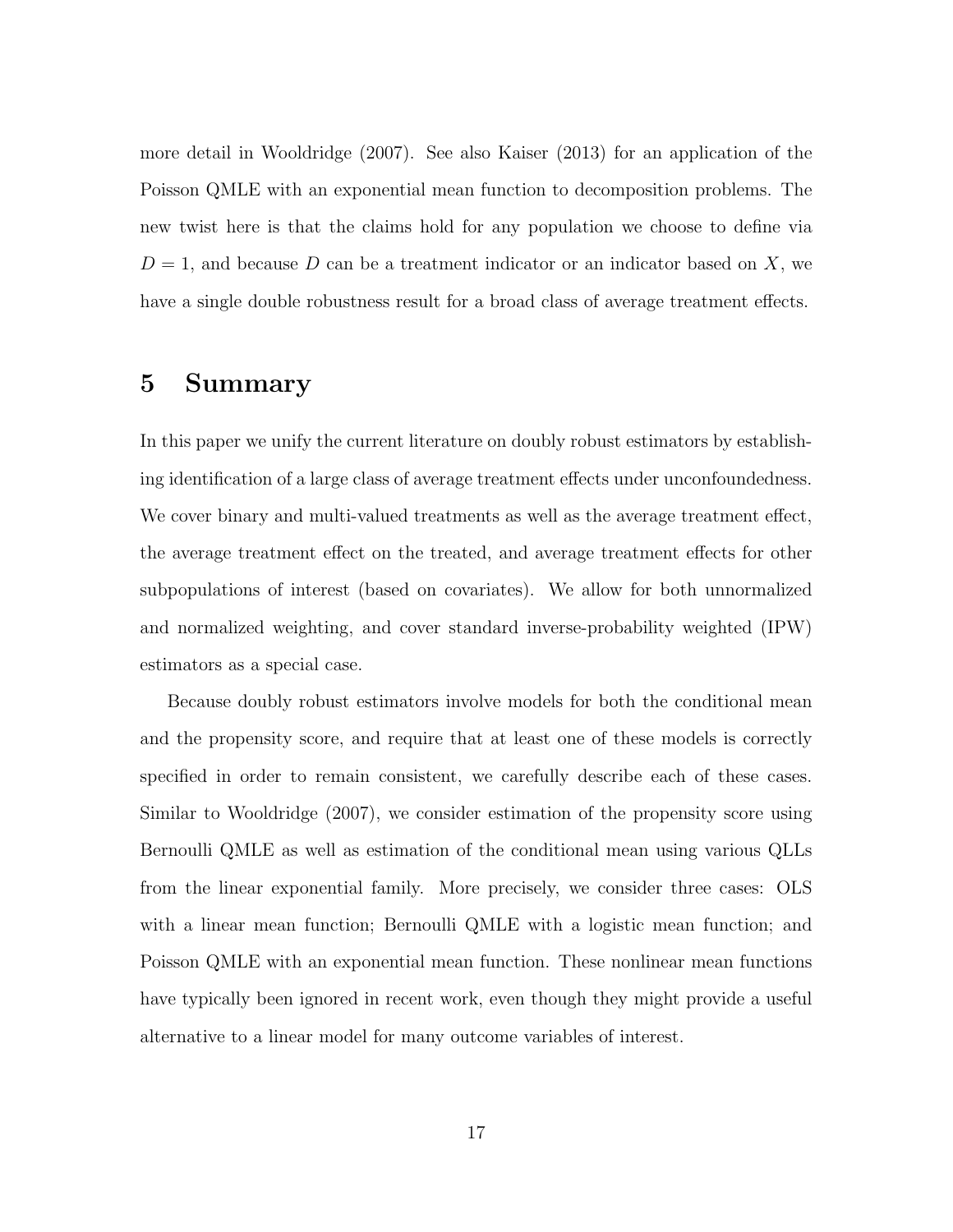# References

- <span id="page-20-0"></span>Bang, H. and Robins, J. M. (2005). Doubly robust estimation in missing data and causal inference models. Biometrics, 61:962–972.
- <span id="page-20-7"></span>Busso, M., DiNardo, J., and McCrary, J. (2009). Finite sample properties of semiparametric estimators of average treatment effects. Unpublished.
- <span id="page-20-1"></span>Cao, W., Tsiatis, A. A., and Davidian, M. (2009). Improving efficiency and robustness of the doubly robust estimator for a population mean with incomplete data. Biometrika, 96:723–734.
- <span id="page-20-2"></span>Cattaneo, M. D. (2010). Efficient semiparametric estimation of multi-valued treatment effects under ignorability. Journal of Econometrics, 155:138–154.
- <span id="page-20-3"></span>Farrell, M. H. (2013). Robust inference on average treatment effects with possibly more covariates than observations. Unpublished.
- <span id="page-20-8"></span>Gourieroux, C., Monfort, A., and Trognon, A. (1984). Pseudo maximum likelihood methods: Theory. Econometrica, 52:681–700.
- <span id="page-20-4"></span>Graham, B. S., Campos de Xavier Pinto, C., and Egel, D. (2012). Inverse probability tilting for moment condition models with missing data. Review of Economic Studies, 79:1053–1079.
- <span id="page-20-6"></span>Horvitz, D. G. and Thompson, D. J. (1952). A generalization of sampling without replacement from a finite universe. Journal of the American Statistical Association, 47:663–685.
- <span id="page-20-5"></span>Imbens, G. W. (2000). The role of the propensity score in estimating dose-response functions. Biometrika, 87:706–710.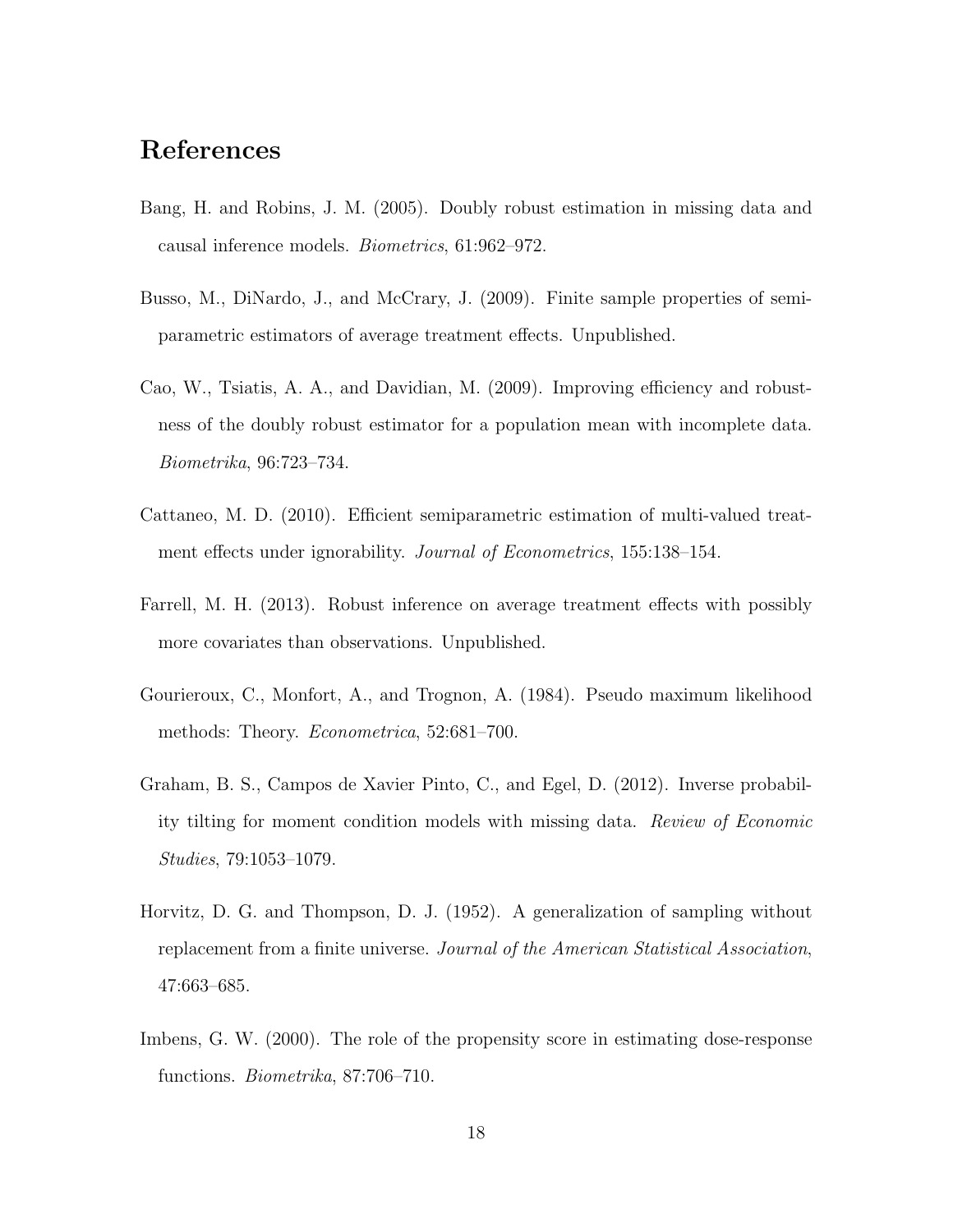- <span id="page-21-6"></span>Kaiser, B. (2013). Decomposing differences in arithmetic means: A doubly-robust estimation approach. Unpublished.
- <span id="page-21-4"></span>Kang, J. D. Y. and Schafer, J. L. (2007). Demystifying double robustness: A comparison of alternative strategies for estimating a population mean from incomplete data. Statistical Science, 22:523–539.
- <span id="page-21-7"></span>Kline, P. (2011). Oaxaca-Blinder as a reweighting estimator. American Economic Review: Papers & Proceedings, 101:532–537.
- <span id="page-21-9"></span>Newey, W. K. and McFadden, D. (1994). Large sample estimation and hypothesis testing. In Engle, R. F. and McFadden, D., editors, Handbook of Econometrics, volume 4. North Holland.
- <span id="page-21-2"></span>Robins, J. M., Rotnitzky, A., and van der Laan, M. (2000). Comment. Journal of the American Statistical Association, 95:477–482.
- <span id="page-21-0"></span>Robins, J. M., Rotnitzky, A., and Zhao, L. P. (1994). Estimation of regression coefficients when some regressors are not always observed. Journal of the American Statistical Association, 89:846–866.
- <span id="page-21-8"></span>Rothe, C. and Firpo, S. (2013). Semiparametric estimation and inference using doubly robust moment conditions. IZA Discussion Paper no. 7564.
- <span id="page-21-5"></span>Rotnitzky, A., Lei, Q., Sued, M., and Robins, J. M. (2012). Improved double-robust estimation in missing data and causal inference models. Biometrika, 99:439–456.
- <span id="page-21-1"></span>Scharfstein, D. O., Rotnitzky, A., and Robins, J. M. (1999). Rejoinder. *Journal of* the American Statistical Association, 94:1135–1146.
- <span id="page-21-3"></span>Tan, Z. (2006). A distributional approach for causal inference using propensity scores. Journal of the American Statistical Association, 101:1619–1637.